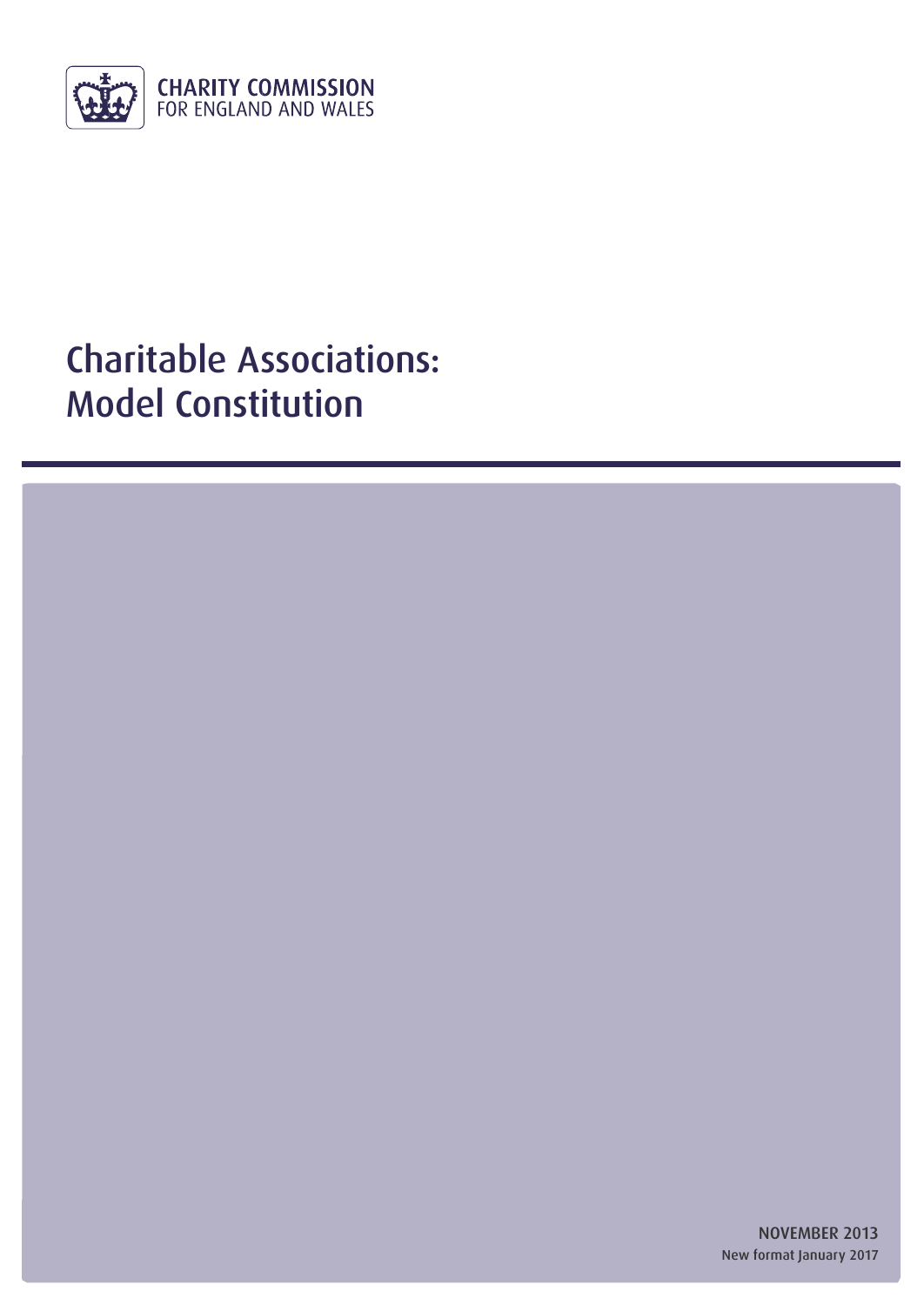1

# Charitable Associations: Model Constitution

It may be appropriate to establish an unincorporated association where the organisation:

- is to be relatively small in terms of assets;
- has a membership;
- is to be run by charity trustees who will be elected by members or appointed to hold office for fixed terms;
- wants to take account of the views of local residents and organisations through membership or as users;
- wishes to carry out its work wholly or partly through the voluntary effort and contributions of its members.

Where the organisation is to have a membership but is expected to have considerable resources and/or employ staff and become engaged in charitable purposes which involve commercial risks it is usually more appropriate to take the form of a charitable company for which our Model Articles of Association (GD1) can be used.

Guidance to consider before you begin

You may find it helpful to begin by reading the following guidance on our website:

- The comprehensive information under Start up a charity
- Registering as a Charity (CC21) its checklist of questions will help you to decide how best to set up the charity
- Choosing and Preparing a Governing Document (CC22) this gives advice on the practicalities of completing the charity's governing document and on the different provisions which may be needed
- The Essential Trustee What you need to know (CC3), which sets out the basics that all charity trustees need to know

#### Next steps

1. Completing the constitution

Once you have decided to apply to register a charitable association, please read the constitution and its accompanying guidance notes carefully.

Some clauses contain blank spaces that you will need to fill in.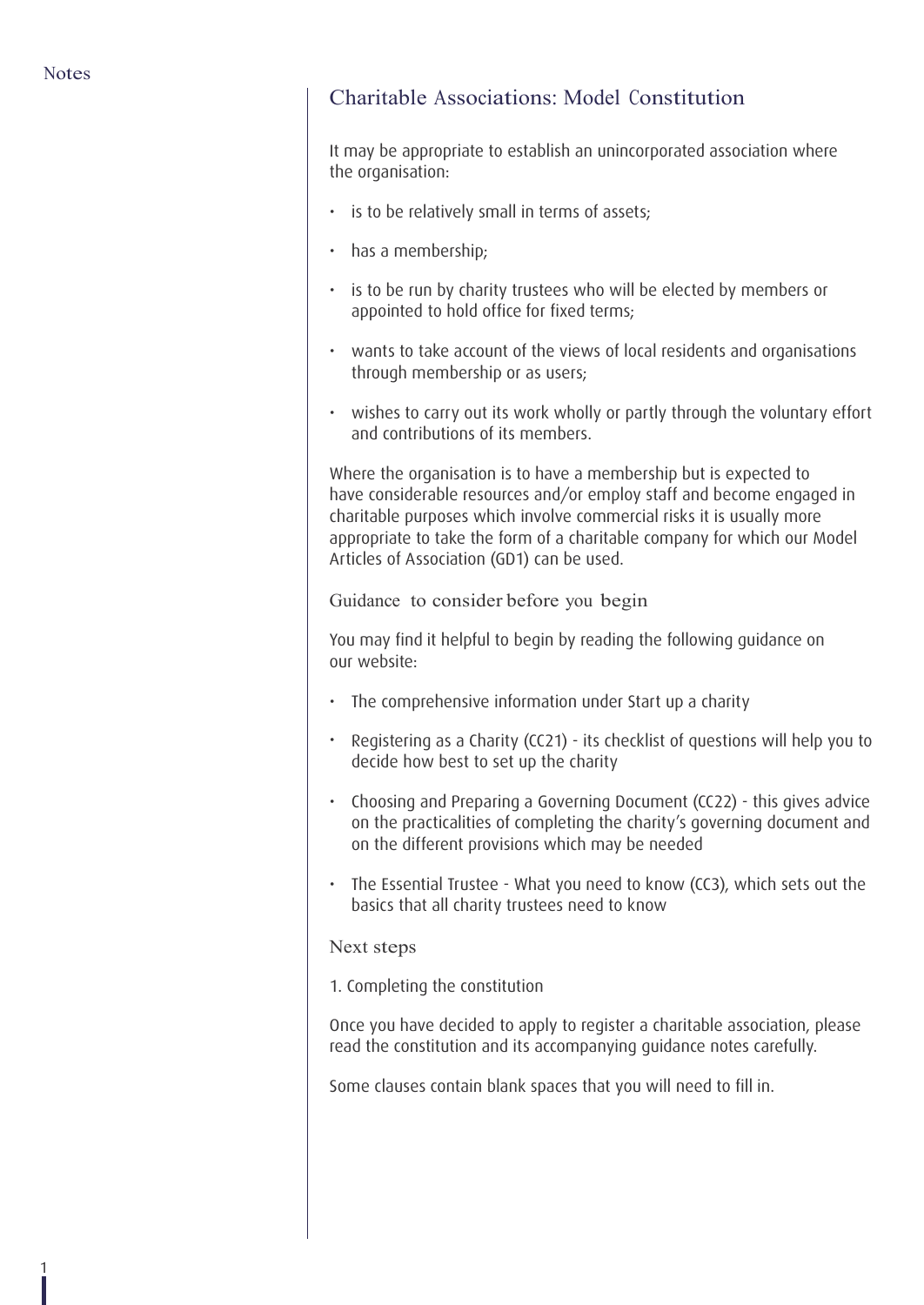The model is intended to be sufficiently flexible to deal with most eventualities. If you want to include special or complex provisions which are not contained in it you should consider asking a solicitor to help you. Please make clear any changes you make and why they are necessary. This will help us to consider your application as quickly as possible. We cannot guarantee to accept every organisation which uses the model constitution as charitable. We must consider each case separately.

2. Adopting the constitution

Once you have completed the constitution, the organisation's members need to adopt it.

3. Applying to register

To register a new charity, apply online. (The online application material includes Application for registration - guidance notes.)

Please attach a copy of your final signed constitution as adopted by the members and your signed Trustee Declaration to your application. If you cannot attach these documents to your application please proceed to apply online and we will email you instructions about how to send them to us.

If you cannot apply online, please contact us using the link from our website homepage.

4. How long will it take?

We can normally make a decision in 15 working days if an organisation:

- uses our model wording for its objects (as set out in the Example charitable objects on our website);
- shows that its activities that are consistent with the objects;
- shows that any private benefit is incidental and is properly managed; and
- uses our model governing document.

Other applications will need closer consideration and so will take longer (especially where the charity's purposes are novel and/or at the boundaries of what is charitable).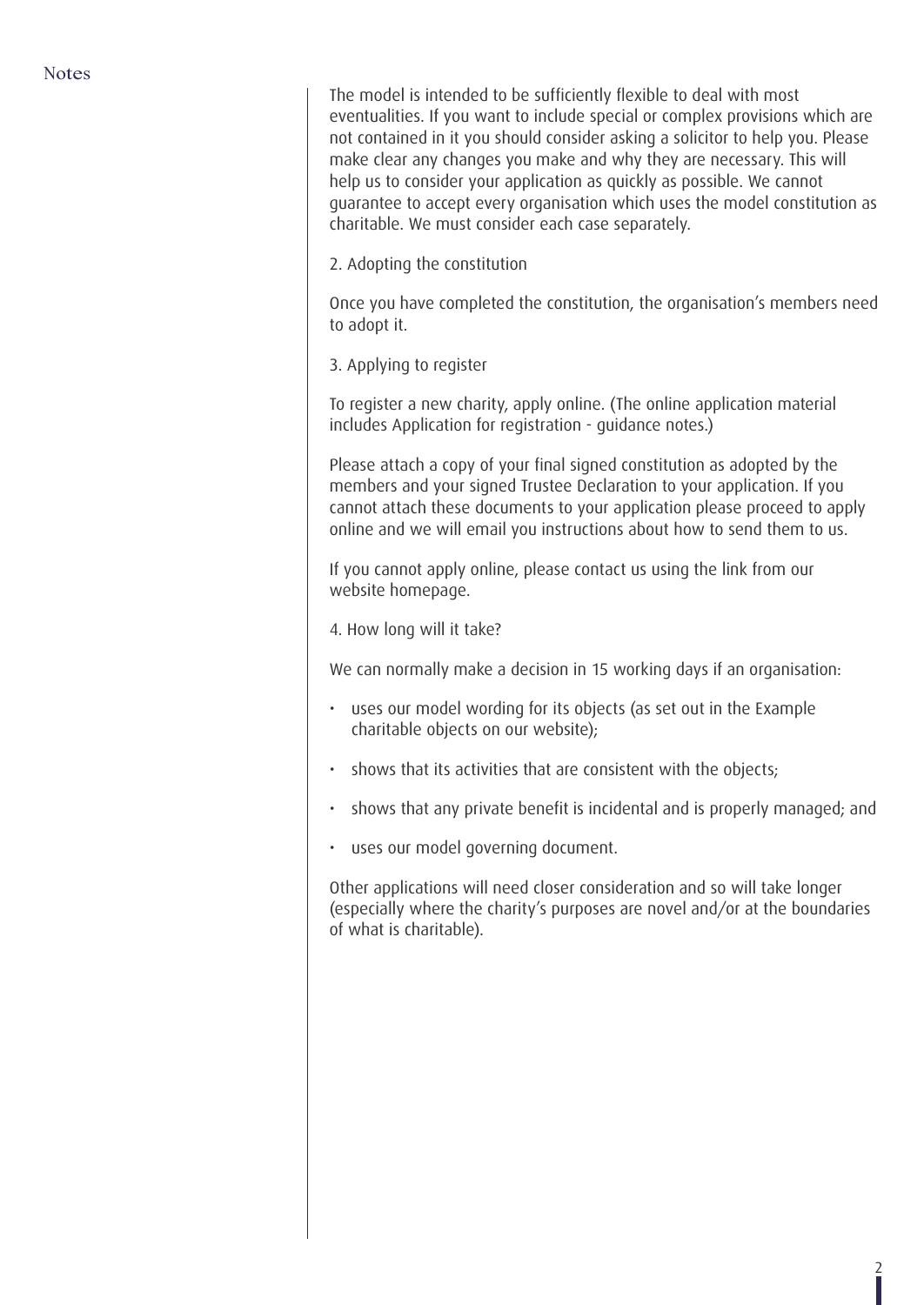Model Constitution guidance notes **Fig. 1** Constitution

Insert the date of the meeting at which it was decided to adopt this constitution.

Clause 1 - The constitution is in 2 parts. Part 1 covers the purposes of the charity and how its money and other property can be used. It also contains the powers to change the constitution and to wind the charity up. Part 2 sets out the administrative provisions, including membership, the appointment of charity trustees, members' and trustees' meetings and the powers available to the trustees in running the charity. The provisions in part 1 can only be changed by a 2/3rds majority of members present and voting at a meeting whereas those in part 2 can be changed by a simple majority of them.

Clause 2 - Insert the name of the charity. In general, the Commission can accept any name unless it infringes the principles set out in section 42 of the Charities Act 2011, which are explained in our guidance Registering as a Charity (CC21) and in our Operational Guidance Names of Charities on our website. In very broad terms, the name should not be misleading, offensive or likely to be confused with the name of an existing charity.

the charity has been formed. A charity's objects must be expressed in exclusively charitable terms and this calls for precise drafting. Guidance is available in Choosing and Preparing a Governing Document (CC22) and example objects covering some of the most common charitable purposes are available on our website. The key elements to include are:

- the purpose itself (eg establishing and running a school);
- the people who can benefit (in our example, school age children); and, if appropriate
- any geographic limits which may be needed to define the area of benefit. This will not always be necessary. If you do include an area of benefit, it is common to define it by reference to a local government area: this has the advantage of clarity and simplicity, but can create problems if the area is subsequently altered or abolished.

If the charity will operate in Scotland and/or Northern Ireland you should include the wording in square brackets to meet the requirements of charity law in that/those countries, deleting as required if the charity works in one of those two countries.

3

|--|--|

# PART 1

1. Adoption of the constitution

The association and its property will be administered and managed in accordance with the provisions in Parts 1 and 2 of this constitution.

........................................................................................................................

........................................................................................................................

2. Name

The association's name is

(and in this document it is called the charity).

3. Objects

The charity's objects ('the objects') are

........................................................................................................................ ........................................................................................................................ Clause 3 - Insert the purpose for which **Example 10** - **Insert of the purpose for which** ........................................................................................................................ ........................................................................................................................ ........................................................................................................................ ........................................................................................................................ ........................................................................................................................ ........................................................................................................................ ........................................................................................................................ ........................................................................................................................ ........................................................................................................................ ........................................................................................................................ ........................................................................................................................ ........................................................................................................................ ........................................................................................................................

> [Nothing in this constitution shall authorise an application of the property of the charity for purposes which are not charitable in accordance with section 7 of the Charities and Trustee Investment (Scotland) Act 2005 and/or section 2 of the Charities Act (Northern Ireland) 2008.]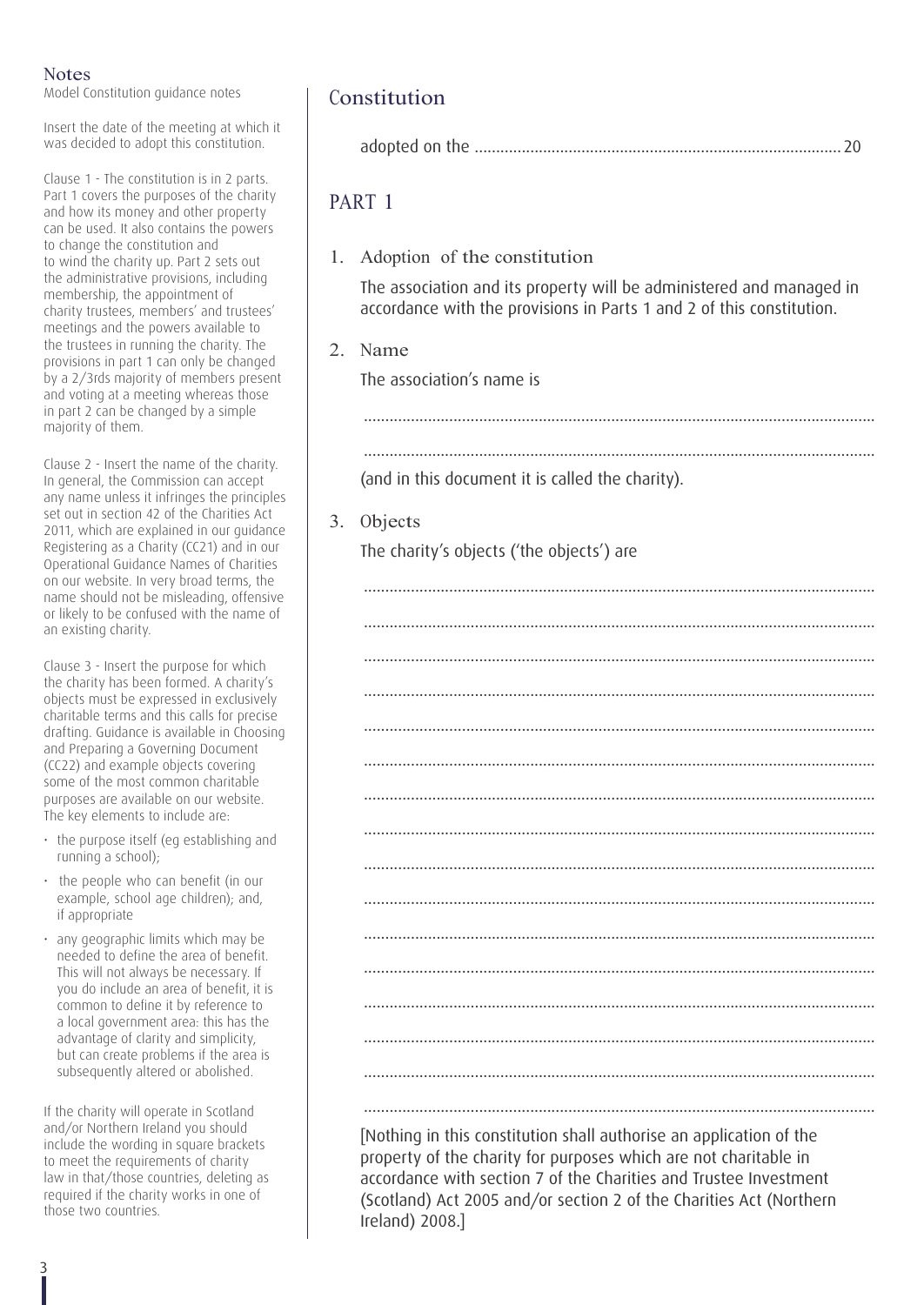Clause 4(1) - sets out a trustees' entitlement to reasonable expenses and reflects statutory the provisions in the 2011 Act about a charity trustee's entitlement to benefit from trustee indemnity insurance. It is included in the constitution to inform people involved with the charity.

Clause 4(2) - reflects charity law requirements that the income and property of a charity must be applied solely to further its objects and not to benefit the members or charity trustees (except as permitted by the governing document (see clause 5) or other express power). The trustees have a duty to ensure that the funds are correctly applied in accordance with this principle.

Clause 5 - Charity trustees may only benefit from their charity if they have express legal authorisation to do so (such as a clause in the constitution). This restriction extends to people closely connected to a trustee ('connected persons' - this term is defined in interpretation clause 34). This clause clarifies the restrictions that apply to the charity trustees. Even where trustees are allowed to benefit from the charity, this must only happen where the benefit is in the interests of the charity. Our guidance Trustee expenses and payments (CC11) provides more information about trustee benefits.

This clause permits a minority of the  $\qquad \qquad$  the charity; charity trustees or connected persons to receive payments and other benefits in certain instances (such as for goods and services they supply to the charity), subject to the stated controls. The option also allows other types of trustee benefit subject to the Commission's prior consent.

receive payment for acting as a trustee.

- 4. Application of income and property
	- (1) The income and property of the charity shall be applied solely towards the promotion of the objects.
		- (a) A charity trustee is entitled to be reimbursed from the property of the charity or may pay out of such property reasonable expenses properly incurred by him or her when acting on behalf of the charity.
		- (b) A charity trustee may benefit from trustee indemnity insurance cover purchased at the charity's expense in accordance with, and subject to the conditions in, section 189 of the Charities Act 2011.
	- (2) None of the income or property of the charity may be paid or transferred directly or indirectly by way of dividend bonus or otherwise by way of profit to any member of the charity. This does not prevent a member who is not also a trustee from receiving:
		- (a) a benefit from the charity in the capacity of a beneficiary of the charity;
		- (b) reasonable and proper remuneration for any goods or services supplied to the charity.
- **5. Benefits and payments to charity trustees and** connected persons
	- (1) General provisions

No charity trustee or connected person may:

- (a) buy or receive any goods or services from the charity on terms preferential to those applicable to members of the public;
- (b) sell goods, services or any interest in land to the charity;
- (c) be employed by, or receive any remuneration from,
- (d) receive any other financial benefit from the charity;

unless the payment is permitted by sub-clause (2) of this clause, or authorised by the court or the Charity Commission ('the Commission'). In this clause, a 'financial benefit' means a benefit, direct or indirect, which is either money or has a monetary value. No part of the clause allows trustees to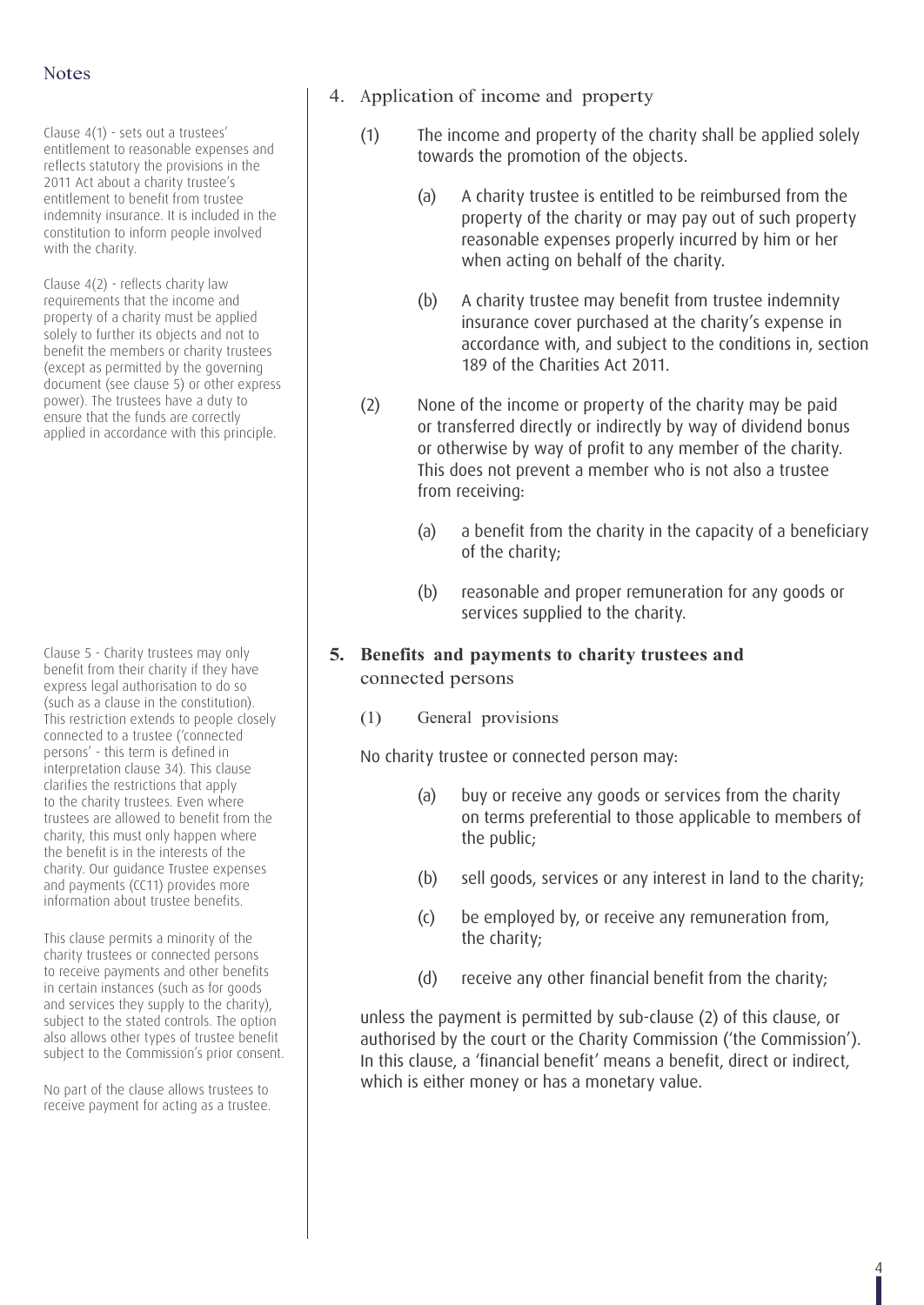Clause  $5(2)(a)$  - If your charity will benefit all local inhabitants in a specific geographical area (eg as a community association) you may wish to substitute the following: 'A trustee or connected person may receive a benefit from the charity as a beneficiary provided that it is available generally to the beneficiaries of the charity.'

Clause  $5(2)(d)$  - The charity should document the amount of, and the terms of, the trustee's or connected person's loan.

5

- (2) Scope and powers permitting trustees' or connected **persons' benefits**
	- (a) A charity trustee or connected person may receive a benefit from the charity in the capacity of a beneficiary of the charity provided that a majority of the trustees do not benefit in this way.
	- (b) A charity trustee or connected person may enter into a contract for the supply of services, or of goods that are supplied in connection with the provision of services, to the charity where that is permitted in accordance with, and subject to the conditions in, section 185 of the Charities Act 2011.
	- (c) Subject to sub-clause (3) of this clause a charity trustee or connected person may provide the charity with goods that are not supplied in connection with services provided to the charity by the charity trustee or connected person.
	- (d) A charity trustee or connected person may receive interest on money lent to the charity at a reasonable and proper rate which must be not more than the Bank of England bank rate (also known as the base rate).
	- (e) A charity trustee or connected person may receive rent for premises let by the trustee or connected person to the charity. The amount of the rent and the other terms of the lease must be reasonable and proper. The charity trustee concerned must withdraw from any meeting at which such a proposal or the rent or other terms of the lease are under discussion.
	- (f) A charity trustee or connected person may take part in the normal trading and fundraising activities of the charity on the same terms as members of the public.
- (3) Payment for supply of goods only controls

The charity and its charity trustees may only rely upon the authority provided by sub-clause 2(c) of this clause if each of the following conditions is satisfied:

- (a) The amount or maximum amount of the payment for the goods is set out in an agreement in writing between the charity and the charity trustee or connected person supplying the goods ('the supplier') under which the supplier is to supply the goods in question to or on behalf of the charity.
- (b) The amount or maximum amount of the payment for the goods does not exceed what is reasonable in the circumstances for the supply of the goods in question.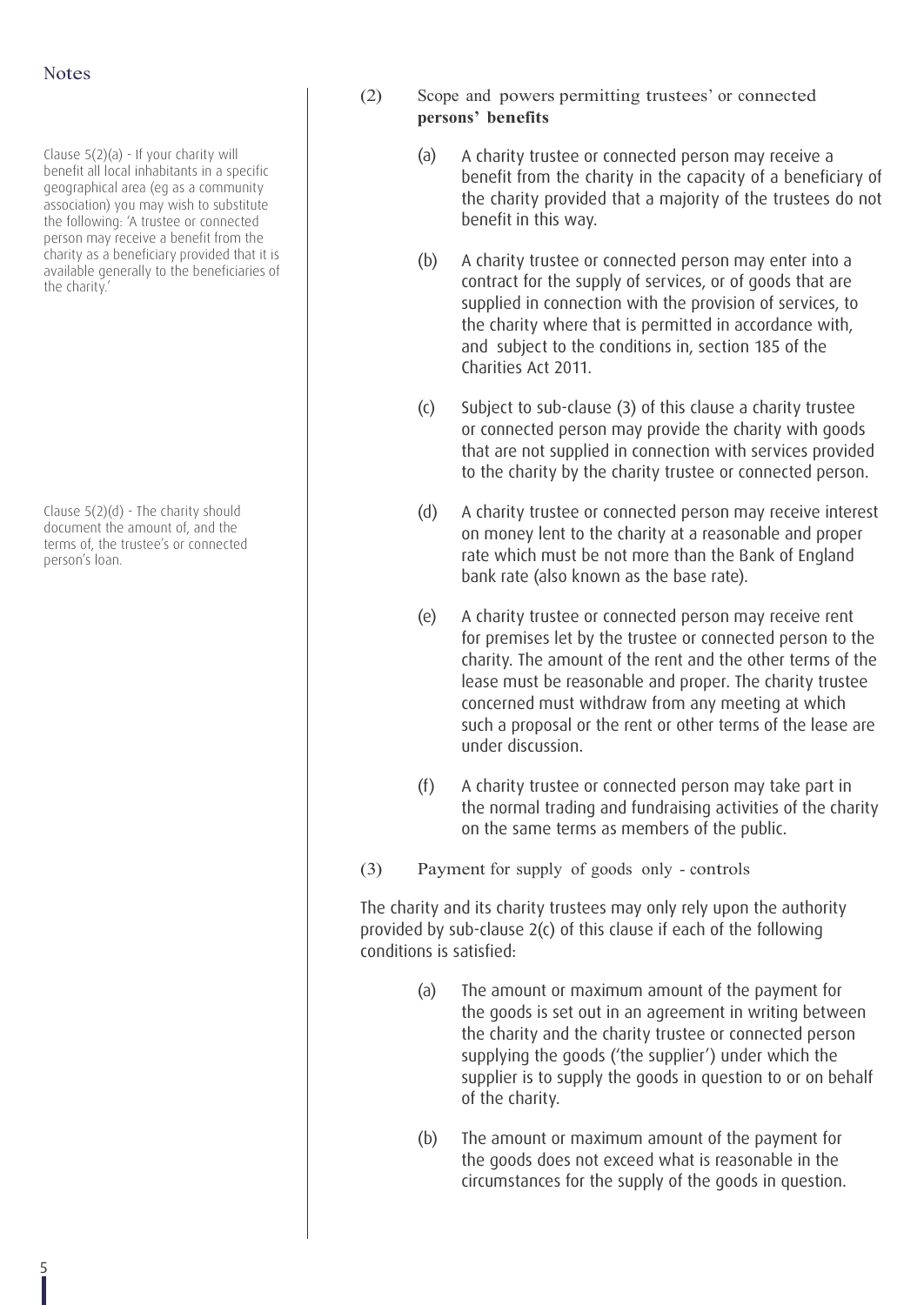(c) The other charity trustees are satisfied that it is in the best interests of the charity to contract with the supplier rather than with someone who is not a charity trustee or connected person. In reaching that decision the charity trustees must balance the advantage of contracting with a charity trustee or connected person against the disadvantages of doing so. (d) The supplier is absent from the part of any meeting at which there is discussion of the proposal to enter into a contract or arrangement with him or her or it with regard to the supply of goods to the charity. (e) The supplier does not vote on any such matter and is not to be counted when calculating whether a quorum of charity trustees is present at the meeting. (f) The reason for their decision is recorded by the charity trustees in the minute book. (g) A majority of the charity trustees then in office are not in receipt of remuneration or payments authorised by clause 5. (4) In sub-clauses (2) and (3) of this clause: (a) 'the charity' includes any company in which the charity: (i) holds more than 50% of the shares; or (ii) controls more than 50% of the voting rights attached to the shares; or (iii) has the right to appoint one or more trustees to the board of the company. (b) 'connected person' includes any person within the definition set out in clause 34 (Interpretation). 6. Dissolution (1) If the members resolve to dissolve the charity the trustees will remain in office as charity trustees and be responsible for winding up the affairs of the charity in accordance with this clause. (2) The trustees must collect in all the assets of the charity and must pay or make provision for all the liabilities of the charity. (3) The trustees must apply any remaining property or money: (a) directly for the objects; (b) by transfer to any charity or charities for purposes the same as or similar to the charity;

6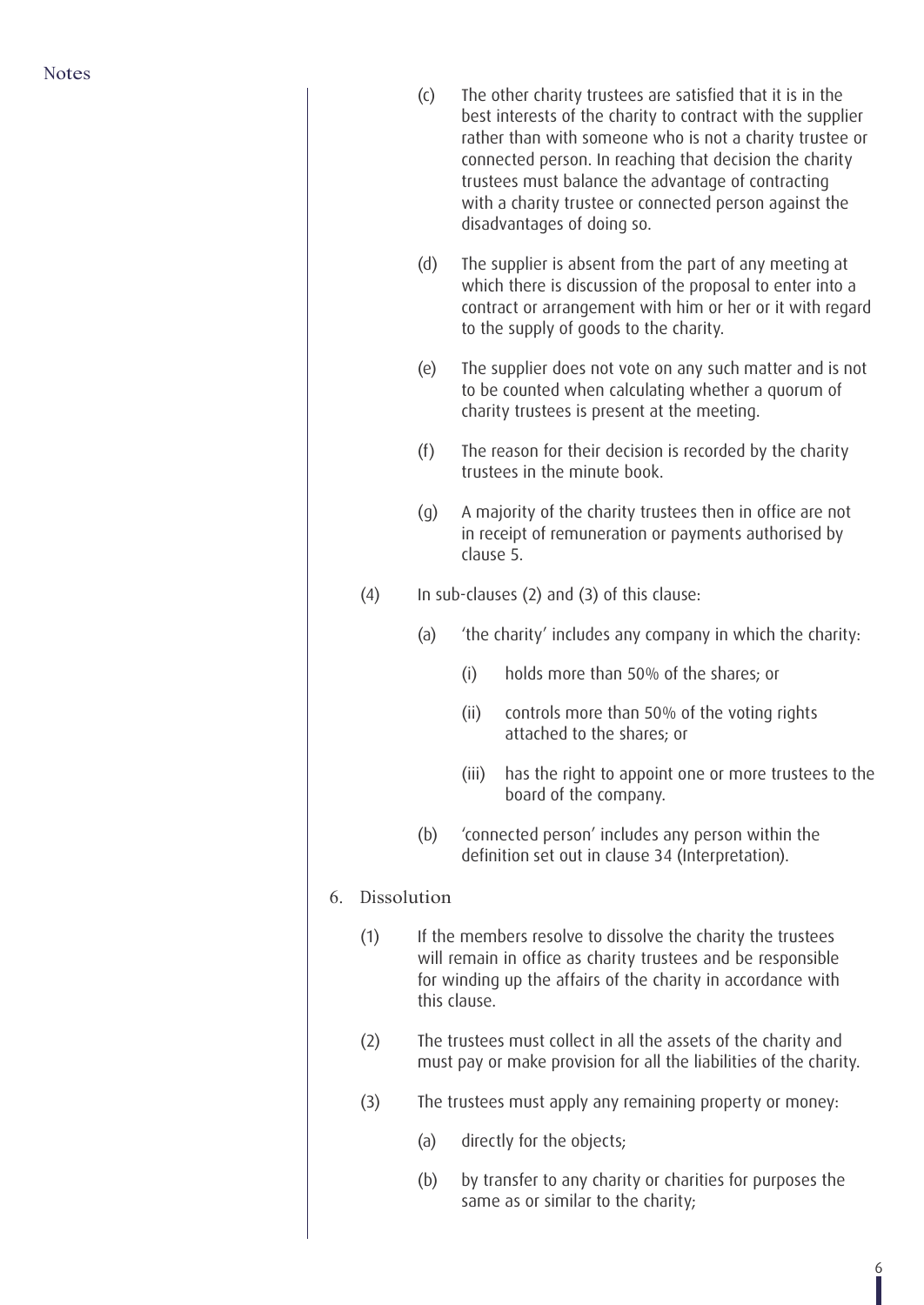7

Sub-clause 6(6) - The Charities Act 2011 sets out the accounting obligations on charities: see our website for further guidance.

- (c) in such other manner as the Charity Commission for England and Wales ('the Commission') may approve in writing in advance.
- (4) The members may pass a resolution before or at the same time as the resolution to dissolve the charity specifying the manner in which the trustees are to apply the remaining property or assets of the charity and the trustees must comply with the resolution if it is consistent with paragraphs (a) - (c) inclusive in sub-clause (3) above.
- (5) In no circumstances shall the net assets of the charity be paid to or distributed among the members of the charity (except to a member that is itself a charity).
- (6) The trustees must notify the Commission promptly that the charity has been dissolved. If the trustees are obliged to send the charity's accounts to the Commission for the accounting period which ended before its dissolution, they must send the Commission the charity's final accounts.
- 7. Amendment of constitution
	- (1) The charity may amend any provision contained in Part 1 of this constitution provided that:
		- (a) no amendment may be made that would have the effect of making the charity cease to be a charity at law;
		- (b) no amendment may be made to alter the objects if the change would undermine or work against the previous objects of the charity;
		- (c) no amendment may be made to clause 3 (Objects), 4 (Application of income and property), clause 5 (Benefits and payments to charity trustees and connected persons), clause 6 (Dissolution) or this clause without the prior consent in writing of the Commission;
		- (d) any resolution to amend a provision of Part 1 of this constitution is passed by not less than two thirds of the members present and voting at a general meeting.
	- (2) Any provision contained in Part 2 of this constitution may be amended, provided that any such amendment is made by resolution passed by a simple majority of the members present and voting at a general meeting.
	- (3) A copy of any resolution amending this constitution shall be sent to the Commission within twenty one days of it being passed.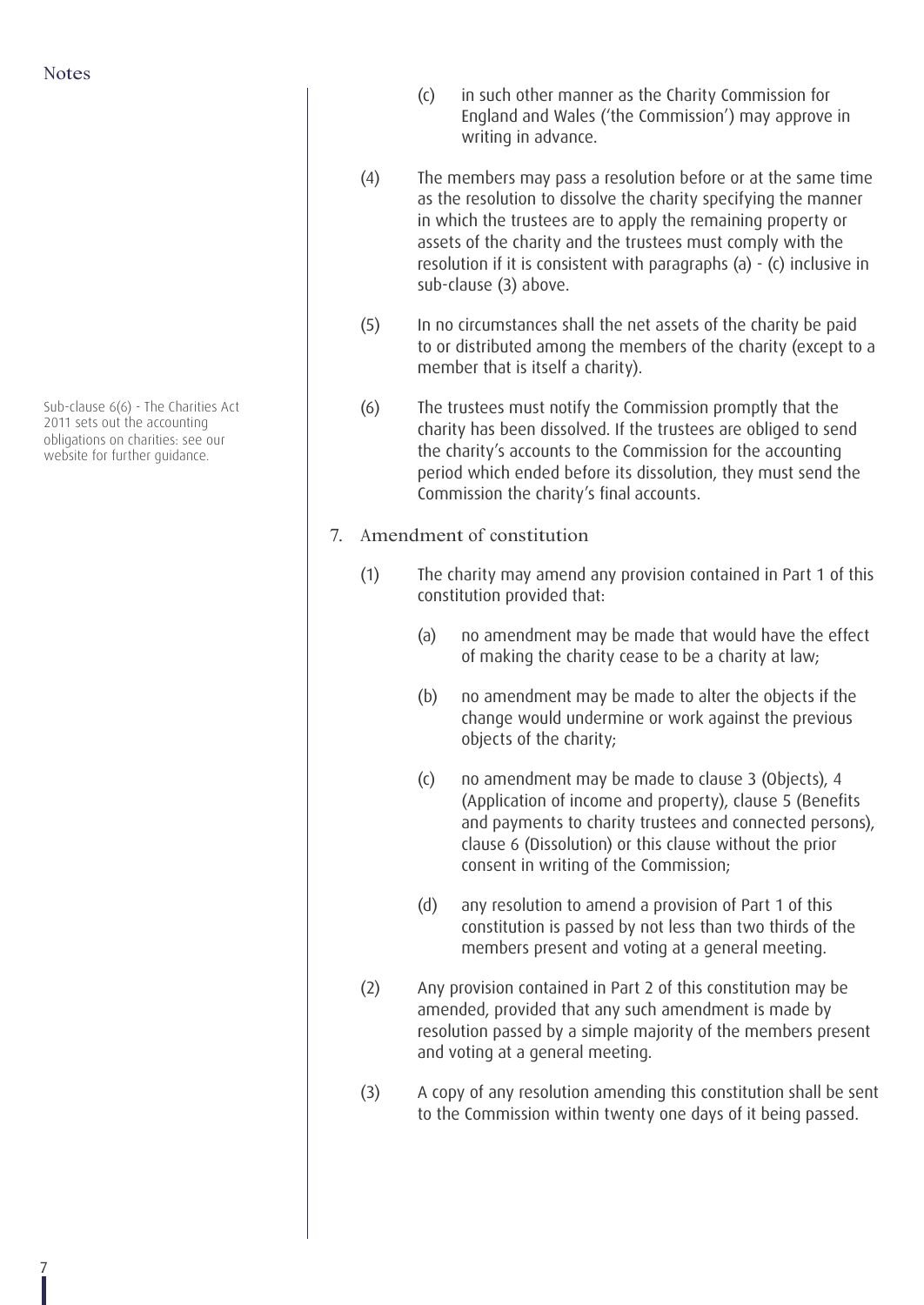Clause 8 - For advice and guidance on **8. Membership** best practice for running membership organisations, see Membership Charities<br>(RS7) on our website.

Sub Clause 8(1) - The law says people under 18 cannot be trustees or take on the administrative rights and duties of full members. Associations can have separate junior membership arrangements if it is clear that they do not have the rights and responsibilities of administration of full members, like voting. See our website for detailed guidance on involving younger people under Running a charity - good practice for charities.

Sub-clause 8(4) - It is very important for the good administration of the charity to keep the register of members up to date: failure to do so can result in a number of problems, including serious difficulties with the calling of annual or extraordinary general meetings. The trustees must ensure that they handle personal data in accordance with the requirements of data protection law.

Sub-clause 9(3) - The notice for any general meeting should remind members of this requirement. We would recommend that there is a reasonable gap between the deadline for payment of subscriptions (or any other regular payments by members to the charity) and the holding of a general meeting to reduce the risk of this becoming an administrative problem for the charity.

# Part 2

- - (1) Membership is open to individuals over eighteen or organisations who are approved by the trustees.
	- (2) (a) The trustees may only refuse an application for membership if, acting reasonably and properly, they consider it to be in the best interests of the charity to refuse the application.
		- (b) The trustees must inform the applicant in writing of the reasons for the refusal within twenty-one days of the decision.
		- (c) The trustees must consider any written representations the applicant may make about the decision. The trustees' decision following any written representations must be notified to the applicant in writing but shall be final.
	- (3) Membership is not transferable to anyone else.
	- (4) The trustees must keep a register of names and addresses of the members which must be made available to any member upon request.
- 9. Termination of membership

Membership is terminated if:

- (1) the member dies or, if it is an organisation, ceases to exist;
- (2) the member resigns by written notice to the charity unless, after the resignation, there would be less than two members;
- (3) any sum due from the member to the charity is not paid in full within six months of it falling due;
- (4) the member is removed from membership by a resolution of the trustees that it is in the best interests of the charity that his or her membership is terminated. A resolution to remove a member from membership may only be passed if:
	- (a) the member has been given at least twenty one days' notice in writing of the meeting of the trustees at which the resolution will be proposed and the reasons why it is to be proposed;
	- (b) the member or, at the option of the member, the member's representative (who need not be a member of the charity) has been allowed to make representations to the meeting.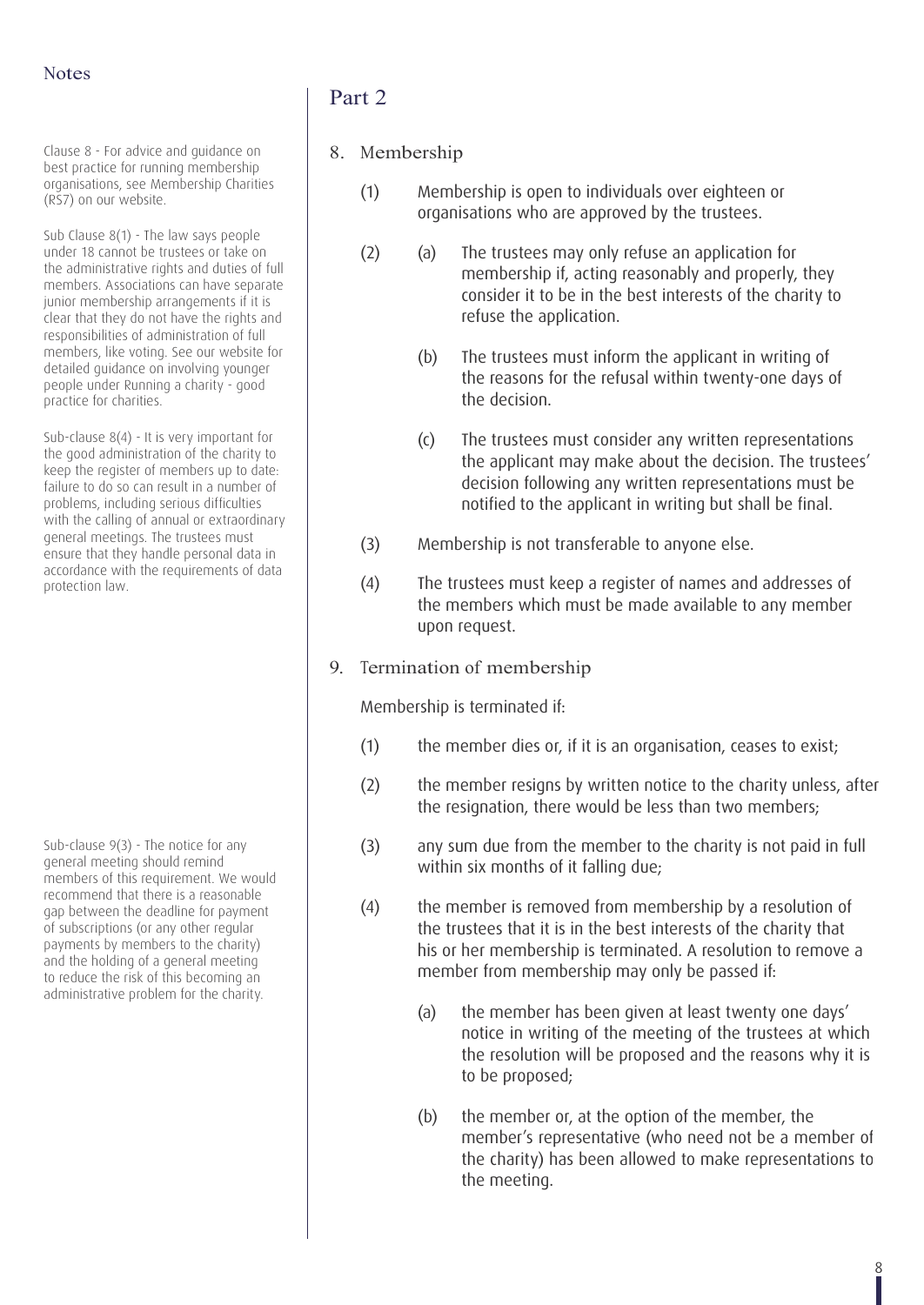Clause 10 - We provide guidance on meetings in Charities and Meetings (CC48), produced in association with ICSA (The Institute of Chartered Secretaries and Administrators).

Sub-clause 11(1) - 'Clear days' does not include the day on which the notice would be received by the member or the day on which the meeting is held - see sub-clause 31(5)(c). Section 332 of the Charities Act 2011 sets out how notice may be given by post. In broad terms, the charity may send notice to each trustee at the UK address held in the charity's records: no notice is required for trustees living outside the UK.

Sub-clause 12(1) - This means that a  $12.$  Quorum quorum must be present when a matter is being discussed and voted on, in order for a decision on it to be validly made. If the meeting subsequently becomes inquorate, this will not invalidate earlier, quorate decisions.

Sub-clause 12(2)(a) - Insert the figure for the quorum. This should be set with care. If it is too high, any absences may make it difficult to have a valid meeting. If it is too low, a small minority may be able to impose its views unreasonably. Note that sub-clauses 12(4)-(6) set out the procedure for dealing with situations where the meeting is inquorate.

- 10. General meetings
	- (1) The charity must hold a general meeting within twelve months of the date of the adoption of this constitution.
	- (2) An annual general meeting must be held in each subsequent year and not more than fifteen months may elapse between successive annual general meetings.
	- (3) All general meetings other than annual general meetings shall be called special general meetings.
	- (4) The trustees may call a special general meeting at any time.
	- (5) The trustees must call a special general meeting if requested to do so in writing by at least ten members or one tenth of the membership, which ever is the greater. The request must state the nature of the business that is to be discussed. If the trustees fail to hold the meeting within twenty-eight days of the request, the members may proceed to call a special general meeting but in doing so they must comply with the provisions of this constitution.

# 11. Notice

- (1) The minimum period of notice required to hold any general meeting of the charity is fourteen clear days from the date on which the notice is deemed to have been given.
- (2) A general meeting may be called by shorter notice, if it is so agreed by all the members entitled to attend and vote.
- (3) The notice must specify the date, time and place of the meeting and the general nature of the business to be transacted. If the meeting is to be an annual general meeting, the notice must say so.
- (4) The notice must be given to all the members and to the trustees.
- - (1) No business shall be transacted at any general meeting unless a quorum is present.
	- (2) A quorum is:
		- (a)  $\left[ \begin{array}{cc} \end{array} \right]$  members entitled to vote upon the business to be conducted at the meeting; or
		- (b) one tenth of the total membership at the time,

whichever is the greater.

(3) The authorised representative of a member organisation shall be counted in the quorum.

9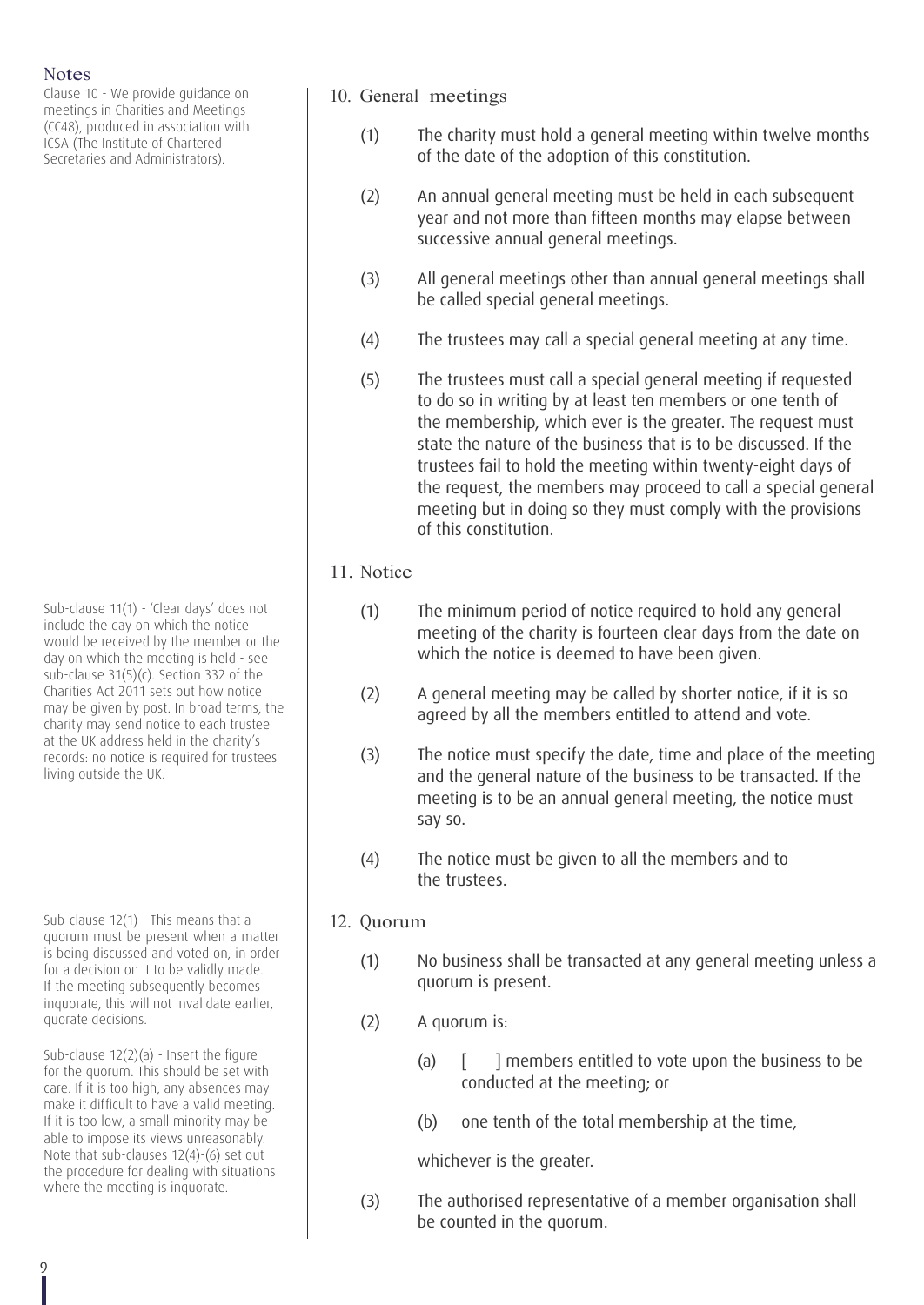Sub-clause 12(6) - Note that this provision permits the re-scheduled meeting to proceed without a quorum being present within 15 minutes of the specified start time. It also means that the number of members present 15 minutes after the scheduled start of the meeting will form the quorum if the quorum required at sub-clause 12(2) is not achieved.

Clause 14 - This is a discretionary 14. Adjournments power for the members to adjourn a quorate meeting - when the meeting is reconvened it must be quorate. This provision differs from the adjournment provisions in Clause 12 which are not discretionary and must be used where a general meeting is not quorate.

# $(4)$  If:

- (a) a quorum is not present within half an hour from the time appointed for the meeting; or
- (b) during a meeting a quorum ceases to be present,

the meeting shall be adjourned to such time and place as the trustees shall determine.

- (5) The trustees must re-convene the meeting and must give at least seven clear days' notice of the re-convened meeting stating the date time and place of the meeting.
- (6) If no quorum is present at the re-convened meeting within fifteen minutes of the time specified for the start of the meeting the members present at that time shall constitute the quorum for that meeting.

# 13. Chair

- (1) General meetings shall be chaired by the person who has been elected as Chair.
- (2) If there is no such person or he or she is not present within fifteen minutes of the time appointed for the meeting a trustee nominated by the trustees shall chair the meeting.
- (3) If there is only one trustee present and willing to act, he or she shall chair the meeting.
- (4) If no trustee is present and willing to chair the meeting within fifteen minutes after the time appointed for holding it, the members present and entitled to vote must choose one of their number to chair the meeting.
- - (1) The members present at a meeting may resolve that the meeting shall be adjourned.
	- (2) The person who is chairing the meeting must decide the date time and place at which meeting is to be re-convened unless those details are specified in the resolution.
	- (3) No business shall be conducted at an adjourned meeting unless it could properly have been conducted at the meeting had the adjournment not taken place.
	- (4) If a meeting is adjourned by a resolution of the members for more than seven days, at least seven clear days' notice shall be given of the re-convened meeting stating the date time and place of the meeting.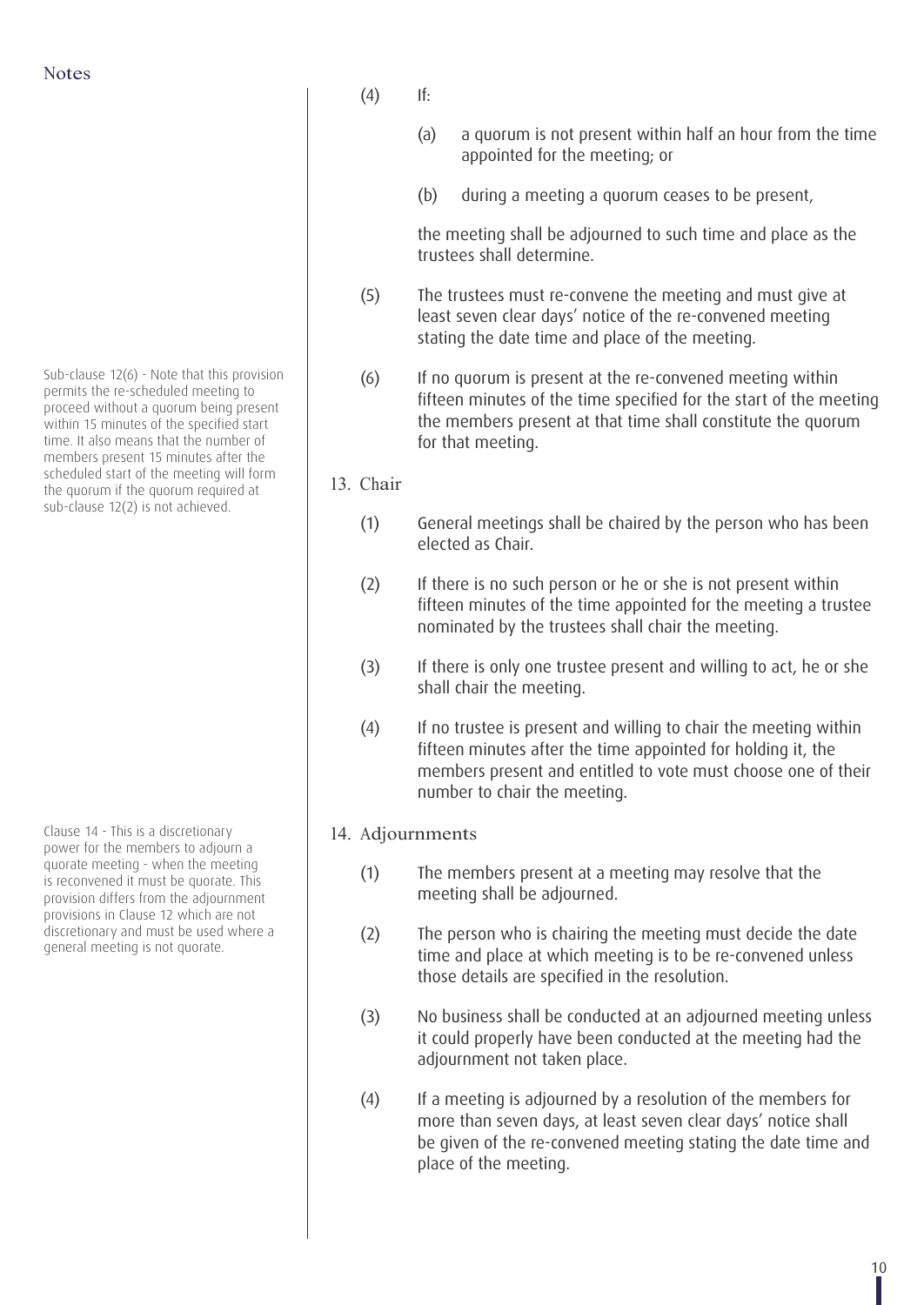members ('corporate members') enjoy the same rights and duties as individual members. Our research report Membership Charities (RS7) provides advice and guidance on managing corporate members.

# 15. Votes

- (1) Each member shall have one vote but if there is an equality of votes the person who is chairing the meeting shall have a casting vote in addition to any other vote he or she may have.
- (2) A resolution in writing signed by each member (or in the case of a member that is an organisation, by its authorised representative) who would have been entitled to vote upon it had it been proposed at a general meeting shall be effective. It may comprise several copies each signed by or on behalf of one or more members.
- Clause 16 Organisations which are 16. Representatives of other bodies
	- (1) Any organisation that is a member of the charity may nominate any person to act as its representative at any meeting of the charity.
	- (2) The organisation must give written notice to the charity of the name of its representative. The nominee shall not be entitled to represent the organisation at any meeting unless the notice has been received by the charity. The nominee may continue to represent the organisation until written notice to the contrary is received by the charity.
	- (3) Any notice given to the charity will be conclusive evidence that the nominee is entitled to represent the organisation or that his or her authority has been revoked. The charity shall not be required to consider whether the nominee has been properly appointed by the organisation.

# **17. Officers and trustees**

- (1) The charity and its property shall be managed and administered by a committee comprising the officers and other members elected in accordance with this constitution. The officers and other members of the committee shall be the trustees of the Charity and in this constitution are together called 'the trustees'.
- (2) The charity shall have the following officers:
	- (a) A chair,
	- (b) A secretary,
	- (c) A treasurer.
- (3) A trustee must be a member of the charity or the nominated representative of an organisation that is a member of the charity.
- (4) No one may be appointed a trustee if he or she would be disqualified from acting under the provisions of clause 20.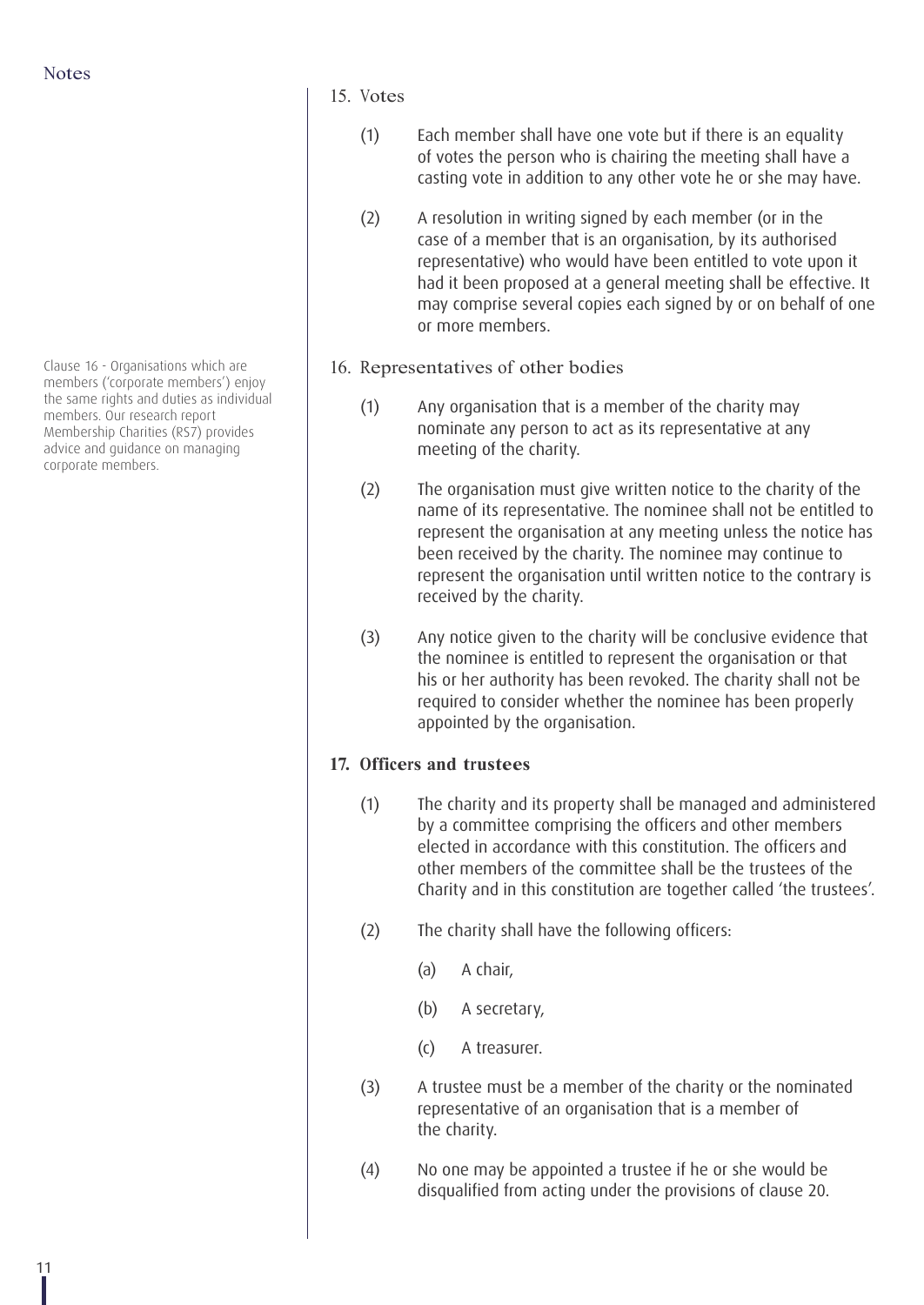Clause 18 - Finding New Trustees: What charities need to know (CC30) provides guidance on effective methods of recruiting new charity trustees and of familiarising them with the charity.

- (5) The number of trustees shall be not less than three but (unless otherwise determined by a resolution of the charity in general meeting) shall not be subject to any maximum.
- (6) The first trustees (including officers) shall be those persons elected as trustees and officers at the meeting at which this constitution is adopted.
- (7) A trustee may not appoint anyone to act on his or her behalf at meetings of the trustees.
- 18. Appointment of trustees
	- (1) The charity in general meeting shall elect the officers and the other trustees.
	- (2) The trustees may appoint any person who is willing to act as a trustee. Subject to sub-clause 5(b) of this clause, they may also appoint trustees to act as officers.
	- (3) Each of the trustees shall retire with effect from the conclusion of the annual general meeting next after his or her appointment but shall be eligible for re-election at that annual general meeting.
	- (4) No-one may be elected a trustee or an officer at any annual general meeting unless prior to the meeting the charity is given a notice that:
		- (a) is signed by a member entitled to vote at the meeting;
		- (b) states the member's intention to propose the appointment of a person as a trustee or as an officer;
		- (c) is signed by the person who is to be proposed to show his or her willingness to be appointed.
	- (5) (a) The appointment of a trustee, whether by the charity in general meeting or by the other trustees, must not cause the number of trustees to exceed any number fixed in accordance with this constitution as the maximum number of trustees.
		- (b) The trustees may not appoint a person to be an officer if a person has already been elected or appointed to that office and has not vacated the office.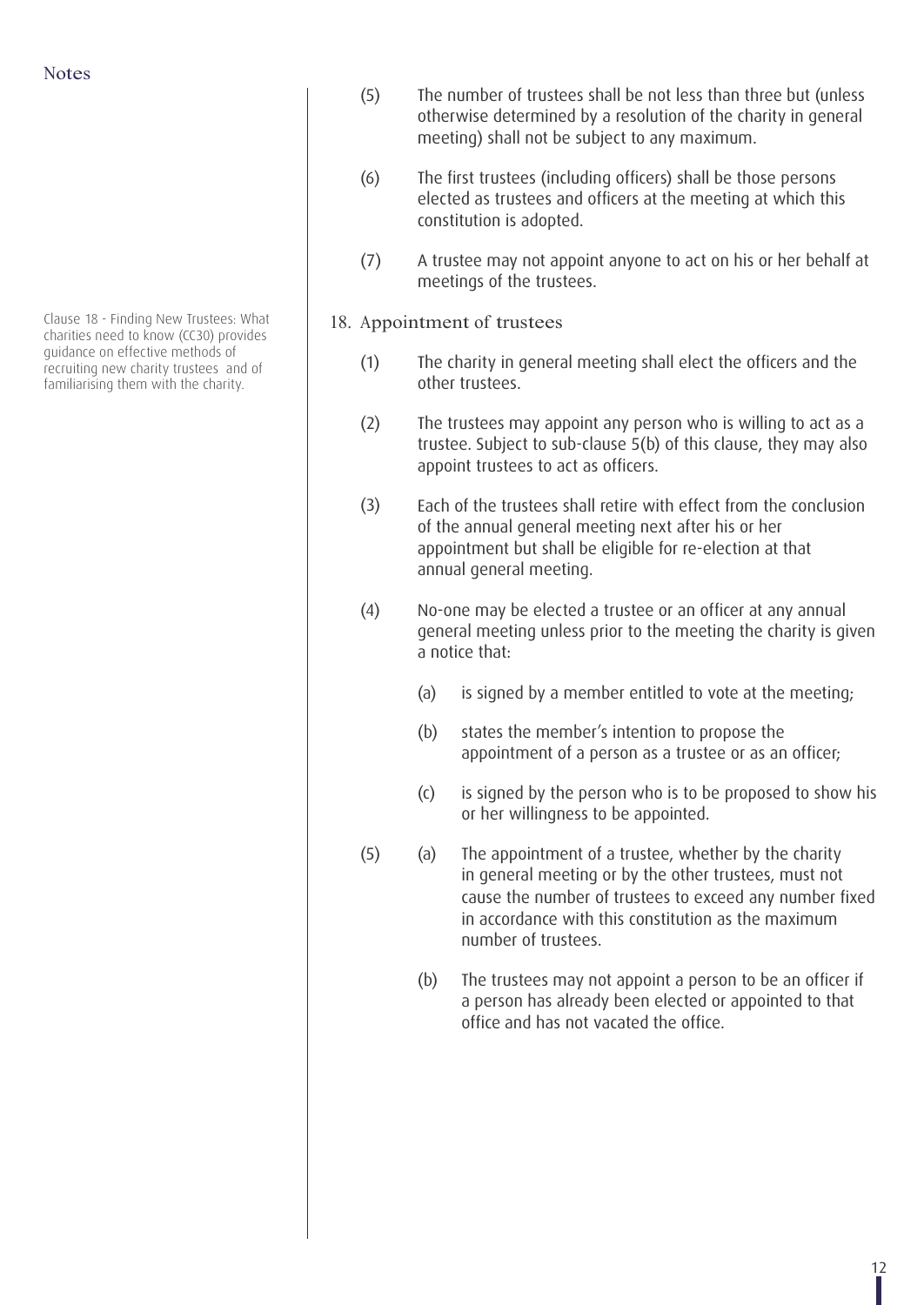Clause 19 - It is sensible to set out all the powers that the charity will commonly need, for the avoidance of doubt and to remind trustees of the conditions that have to be met when they exercise those powers. Some of these powers are implicit in a charity's objects (for example, if the object is to provide a school, the trustees have an implicit power to acquire premises). Other powers are given by statute, often only if specific conditions are met. For example, the Trustee Act 2000 gives trustees power to acquire and dispose of land, to borrow money in many circumstances, to delegate much of the running of the charity and to invest. However, there are some things that can be done only if the charity's governing document provides express power to do them.

Sub-clause 19(1)(a) - This sub-clause provides a general power to raise funds through a wide variety of methods. The only restriction here is that it does not allow the charity to engage in substantial permanent trading for the purpose of raising funds. (Trading on a small scale is allowed. HM Revenue and Customs provide guidance on the tax treatment of different sorts of trading). The terms of this power do not prevent trading in order to carry out the charity's object for example, an educational charity can charge fees for the educational services it provides.

Sub-clause 19(1)(b) - This power is helpful if the charity is to acquire property either for use as office premises or functionally (such as a playground or school site). Acquiring Land (CC33) contains further guidance on the issue. See also notes to sub-clause 19(1)(d) and clause 29.

Sub-clause  $19(1)(c)$  - This power enables the trustees to dispose of property belonging to the charity (for example, by selling or leasing it). Sections 117 - 122 of the Charities Act 2011 apply to most charities and require compliance with certain conditions to ensure that charity property is disposed of for the best terms reasonably obtainable. Our guidance Disposing of Charity Land (CC28) provides more information about this.

Sub-clause 19(1)(d) - This provides the trustees with a power to borrow. It also makes clear that if this power involves securing the loan on land of the charity, it must comply with the requirements of sections 124 - 126 of the Charities Act 2011. Briefly, the Act requires that the trustees take advice and provide certain certificates/statements when they are borrowing money by way of mortgage.

# 19. Powers of trustees

- (1) The trustees must manage the business of the charity and have the following powers in order to further the objects (but not for any other purpose):
	- (a) to raise funds. In doing so, the trustees must not undertake any taxable permanent trading activity and must comply with any relevant statutory regulations;
	- (b) to buy, take on lease or in exchange, hire or otherwise acquire any property and to maintain and equip it for use;
	- (c) to sell, lease or otherwise dispose of all or any part of the property belonging to the charity. In exercising this power, the trustees must comply as appropriate with sections 117 - 122 of the Charities Act 2011;
	- (d) to borrow money and to charge the whole or any part of the property belonging to the charity as security for repayment of the money borrowed. The trustees must comply as appropriate with sections 124 - 126 of the Charities Act 2011, if they intend to mortgage land;
	- (e) to co-operate with other charities, voluntary bodies and statutory authorities and to exchange information and advice with them;
	- (f) to establish or support any charitable trusts, associations or institutions formed for any of the charitable purposes included in the objects;
	- (g) to acquire, merge with or enter into any partnership or joint venture arrangement with any other charity formed for any of the objects;
	- (h) to set aside income as a reserve against future expenditure but only in accordance with a written policy about reserves;
	- (i) to obtain and pay for such goods and services as are necessary for carrying out the work of the charity;
	- (j) to open and operate such bank and other accounts as the trustees consider necessary and to invest funds and to delegate the management of funds in the same manner and subject to the same conditions as the trustees of a trust are permitted to do by the Trustee Act 2000;
	- (k) to do all such other lawful things as are necessary for the achievement of the objects.
- (2) No alteration of this constitution or any special resolution shall have retrospective effect to invalidate any prior act of the trustees.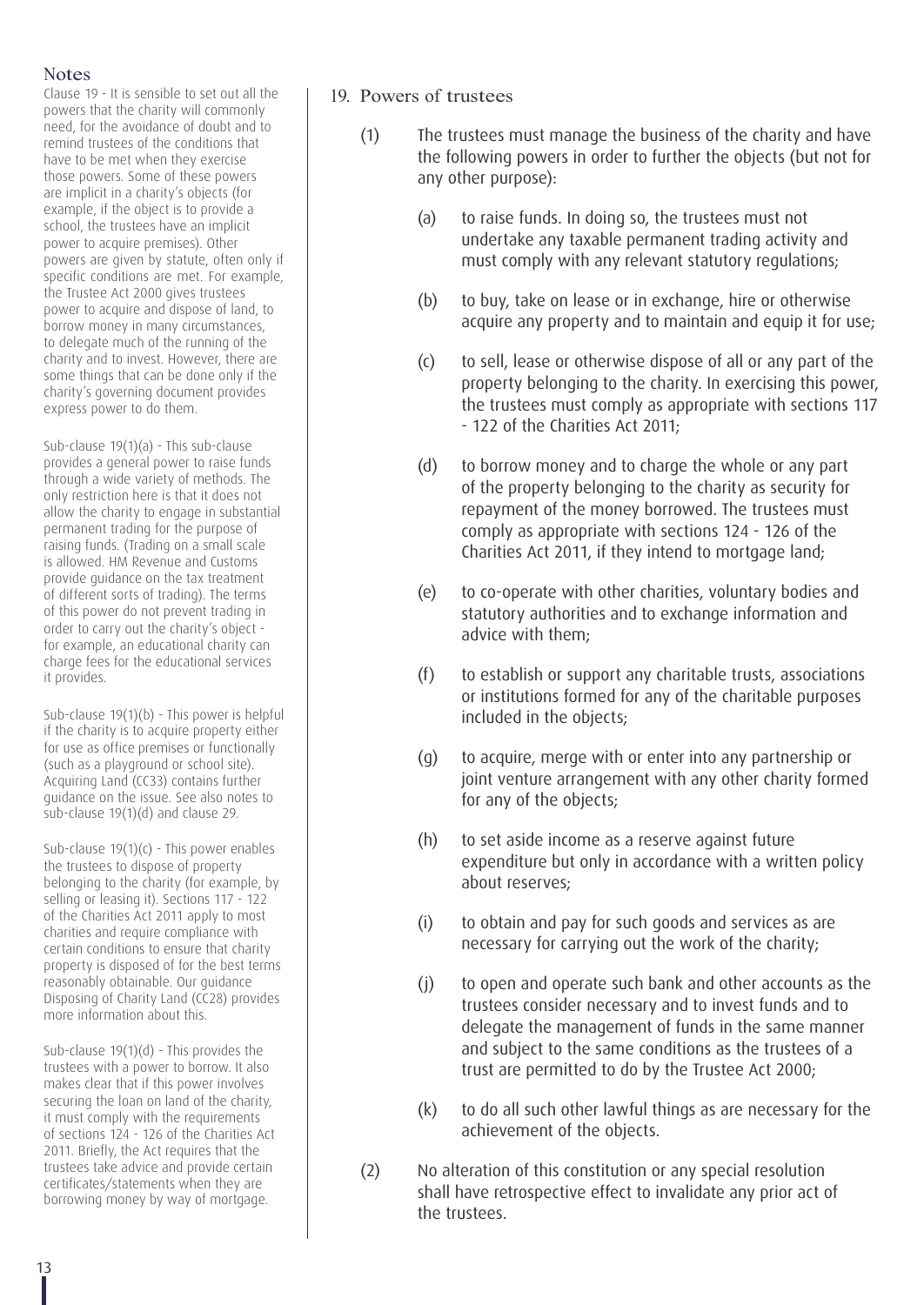Our Operational Guidance Borrowing and Mortgages on our website provides detailed information on this.

Sub-clause 19(1)(i) - This power cannot be used if the goods or services are being provided by a trustee: see Clause 5.

Sub-clause  $19(1)(j)$  - Bank accounts - the trustees can make rules (under clause 32) to allow others associated with the operation of the charity such as employees or volunteers to sign cheques and other orders in relation to the charity's bank accounts so long as these activities are properly managed so as to reduce the risk of fraud. For example, the trustees might allow two senior volunteers to sign cheques up to a defined face value, with a limit on the total value of cheques which they are authorised to sign in any one month. For charities which operate electronic bank accounts, there is guidance on trustee duties and operational best practice in Internal Controls for Charities (CC8) on our website. With regard to the delegation and management of funds, the Trustee Act 2000 provides wide powers of investment and requires the charity to take advice and to consider the need to invest in a range of different investments. Our guidance Investment of Charitable Funds: Basic Principles (CC14) provides more information about charity investments. The powers to employ agents, nominees and custodians are of particular use where the charity wishes to use an investment manager.

Clause 20 - Our guidance Finding New Trustees: What charities need to know (CC30) explains what sections 178 and 179 of this Act covers. In very broad terms, someone who has been convicted of offences involving deception or fraud, or who is an undischarged bankrupt or who has been removed from office as a charity trustee by us will be disqualified for acting as a trustee.

Clause 21 - We provide further guidance on meetings in Charities and Meetings (CC48).

Sub-clause  $21(7)$  - Where the total be made. number of trustees is the mid-point between two numbers which can be divided by three, we recommend rounding up to the next multiple of three.

(3) Any meeting of trustees at which a quorum is present at the time the relevant decision is made may exercise all the powers exercisable by the trustees.

# **20. Disqualification and removal of trustees**

A trustee shall cease to hold office if he or she:

- (1) is disqualified from acting as a trustee by virtue of sections 178 and 179 of the Charities Act 2011 (or any statutory re-enactment or modification of that provision);
- (2) ceases to be a member of the charity;
- (3) in the written opinion, given to the charity, of a registered medical practitioner treating that person, has become physically or mentally incapable of acting as a trustee and may remain so for more than three months;
- (4) resigns as a trustee by notice to the charity (but only if at least two trustees will remain in office when the notice of resignation is to take effect); or
- (5) is absent without the permission of the trustees from all their meetings held within a period of six consecutive months and the trustees resolve that his or her office be vacated.
- 21. Proceedings of trustees
	- (1) The trustees may regulate their proceedings as they think fit, subject to the provisions of this constitution.
	- (2) Any trustee may call a meeting of the trustees.
	- (3) The secretary must call a meeting of the trustees if requested to do so by a trustee.
	- (4) Questions arising at a meeting must be decided by a majority of votes.
	- (5) In the case of an equality of votes, the person who chairs the meeting shall have a second or casting vote.
	- (6) No decision may be made by a meeting of the trustees unless a quorum is present at the time the decision is purported to
	- (7) The quorum shall be two or the number nearest to one-third of the total number of trustees, whichever is the greater or such larger number as may be decided from time to time by the trustees.
	- (8) A trustee shall not be counted in the quorum present when any decision is made about a matter upon which that trustee is not entitled to vote.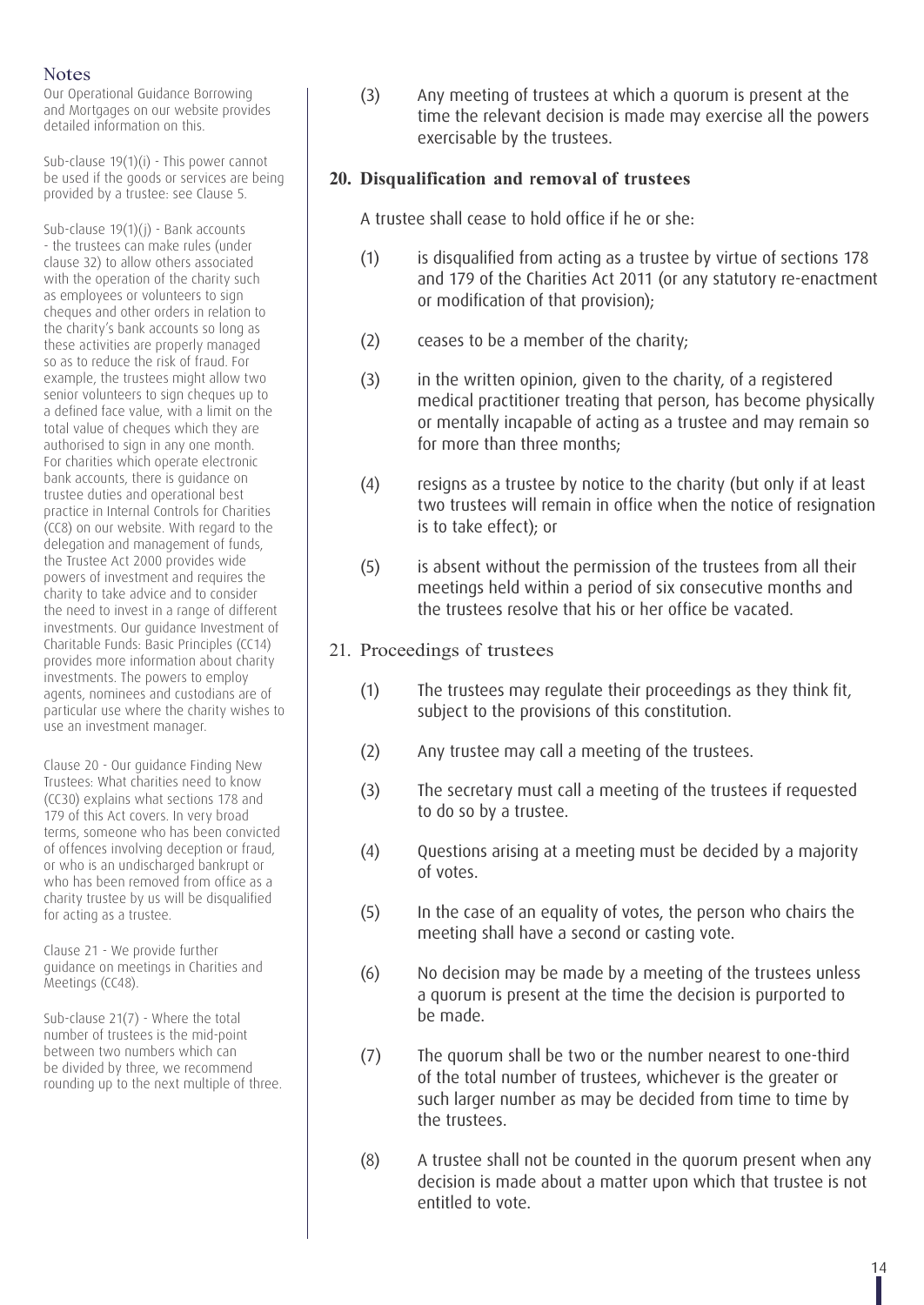Clause 22 - This reflects good practice on managing conflicts of interests and conflicts of loyalties.

Clause 23 - This reduces the risk of  $\vert$  23. Saving provisions trustees' decisions being declared invalid for purely technical reasons.

- (9) If the number of trustees is less than the number fixed as the quorum, the continuing trustees or trustee may act only for the purpose of filling vacancies or of calling a general meeting.
- (10) The person elected as the Chair shall chair meetings of the trustees.
- (11) If the Chair is unwilling to preside or is not present within ten minutes after the time appointed for the meeting, the trustees present may appoint one of their number to chair that meeting.
- (12) The person appointed to chair meetings of the trustees shall have no functions or powers except those conferred by this constitution or delegated to him or her in writing by the trustees.
- (13) A resolution in writing signed by all the trustees entitled to receive notice of a meeting of trustees or of a committee of trustees and to vote upon the resolution shall be as valid and effectual as if it had been passed at a meeting of the trustees or (as the case may be) a committee of trustees duly convened and held.
- (14) The resolution in writing may comprise several documents containing the text of the resolution in like form each signed by one or more trustees.

# **22. Conflicts of interests and conflicts of loyalties**

A charity trustee must:

- (1) declare the nature and extent of any interest, direct or indirect, which he or she has in a proposed transaction or arrangement with the charity or in any transaction or arrangement entered into by the charity which has not been previously declared; and
- (2) absent himself or herself from any discussions of the charity trustees in which it is possible that a conflict will arise between his or her duty to act solely in the interests of the charity and any personal interest (including but not limited to any personal financial interest).

Any charity trustee absenting himself or herself from any discussions in accordance with this clause must not vote or be counted as part of the quorum in any decision of the charity trustees on the matter.

- - (1) Subject to sub-clause (2) of this clause, all decisions of the charity trustees, or of a committee of the charity trustees, shall be valid notwithstanding the participation in any vote of a charity trustee:
	- (a) who is disqualified from holding office;
	- (b) who had previously retired or who had been obliged by this constitution to vacate office;

15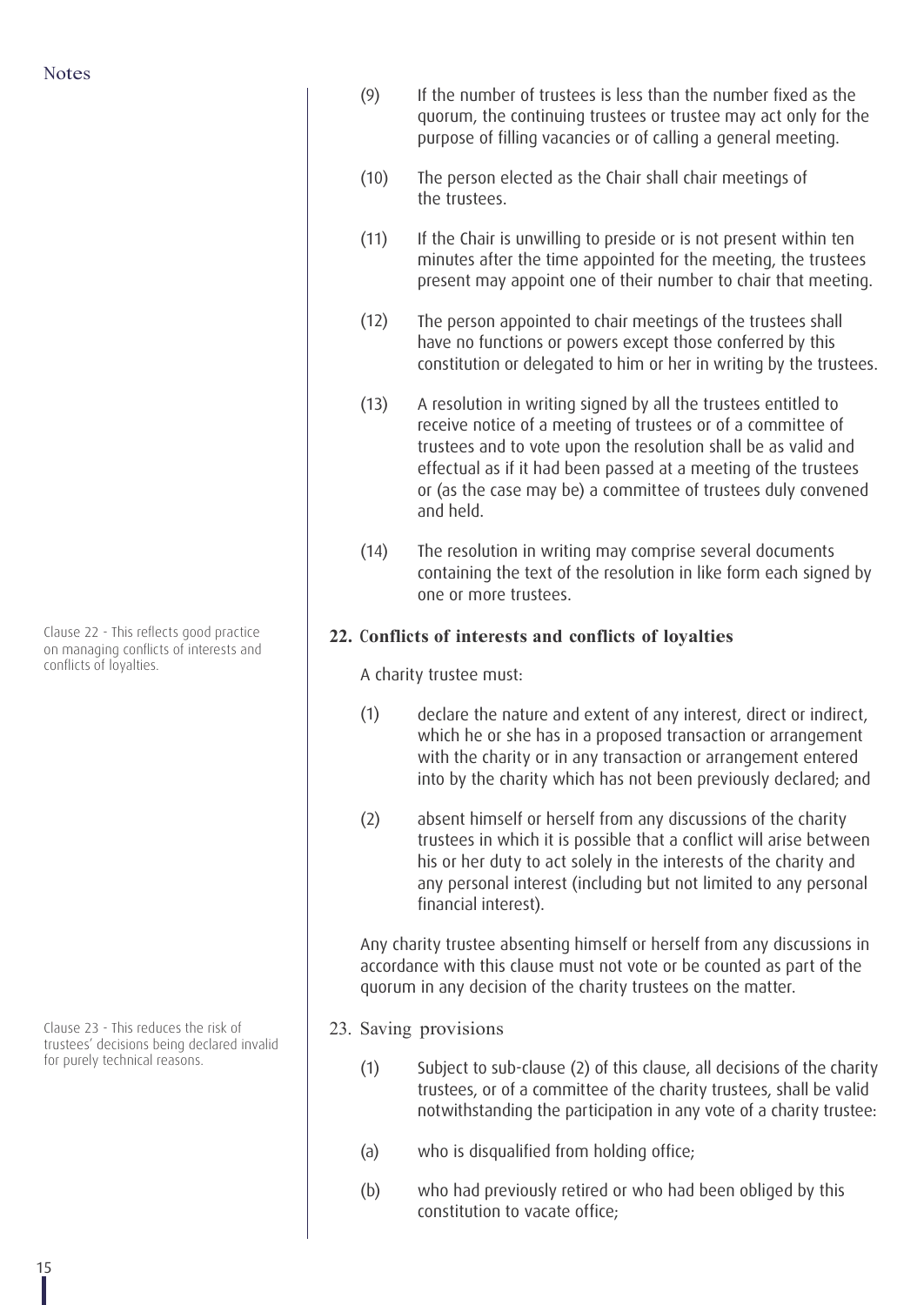(c) who was not entitled to vote on the matter, whether by reason of a conflict of interests or otherwise;

if, without the vote of that charity trustee and that charity trustee being counted in the quorum, the decision has been made by a majority of the charity trustees at a quorate meeting.

(2) Sub-clause (1) of this clause does not permit a charity trustee to keep any benefit that may be conferred upon him or her by a resolution of the charity trustees or of a committee of charity trustees if, but for sub-clause (1), the resolution would have been void, or if the charity trustee has not complied with clause 22 (Conflicts of interests and conflicts of loyalties).

# 24. Delegation

- (1) The trustees may delegate any of their powers or functions to a committee of two or more trustees but the terms of any such delegation must be recorded in the minute book.
- (2) The trustees may impose conditions when delegating, including the conditions that:
	- (a) the relevant powers are to be exercised exclusively by the committee to whom they delegate;
	- (b) no expenditure may be incurred on behalf of the charity except in accordance with a budget previously agreed with the trustees.
- (3) The trustees may revoke or alter a delegation.
- (4) All acts and proceedings of any committees must be fully and promptly reported to the trustees.
- 25. Irregularities in proceedings
	- (1) Subject to sub-clause (2) of this clause, all acts done by a meeting of Trustees, or of a committee of trustees, shall be valid notwithstanding the participation in any vote of a trustee:
		- (a) who was disqualified from holding office;
		- (b) who had previously retired or who had been obliged by the constitution to vacate office;
		- (c) who was not entitled to vote on the matter, whether by reason of a conflict of interests or otherwise;

### if, without:

- (d) the vote of that trustee; and
- (e) that trustee being counted in the quorum,

the decision has been made by a majority of the trustees at a quorate meeting.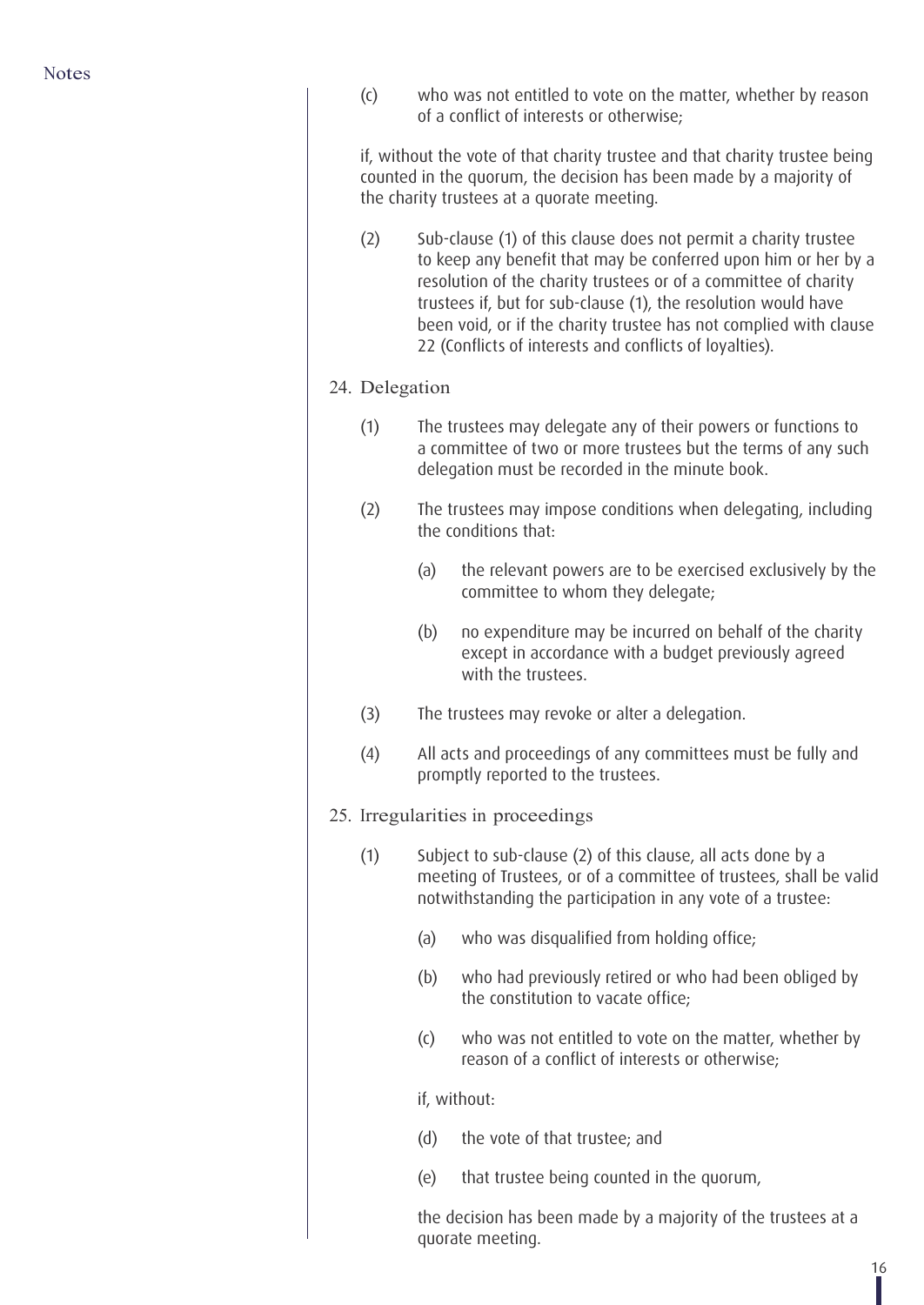Sub-clause 25(2) - see clause 5 (and in particular sub-clauses 5(2) and 5(3)) which sets out the restrictions on trustee benefits and the procedures to be followed if a benefit is to be allowed to a trustee.

Clause 26 - Using the power to make  $\vert$  26. Minutes rules at clause 32, the trustees can decide in what format the minutes should be kept and how to validate them.

requirements for charities are set out on our website. All registered charities with incomes over £10k must send accounts, Annual Report and Annual Return to us within 10 months of the end of their financial year.

Sub-clause 27(1)(e) - The Annual Return provides a summary of key financial data and is used by us for monitoring purposes to detect issues which might require our attention or guidance.

Sub-clause 27(2) - The Statement of Recommended Practice for charities (SORP 2005) is available as a free PDF download, but you can also buy a printed copy:

• [Download the SORP as a PDF file](http://www.charitycommission.gov.uk/Library/guidance/sorp05textcolour.pdf)

17

• [Find out how to order a printed copy](http://www.charitycommission.gov.uk/Charity_requirements_guidance/Accounting_and_reporting/Preparing_charity_accounts/Printed_SORP.aspx) o[f](http://www.charitycommission.gov.uk/Charity_requirements_guidance/Accounting_and_reporting/Preparing_charity_accounts/Printed_SORP.aspx) [the SORP](http://www.charitycommission.gov.uk/Charity_requirements_guidance/Accounting_and_reporting/Preparing_charity_accounts/Printed_SORP.aspx)

- (2) Sub-clause (1) of this clause does not permit a trustee to keep any benefit that may be conferred upon him or her by a resolution of the trustees or of a committee of trustees if the resolution would otherwise have been void.
- (3) No resolution or act of
	- (a) the trustees
	- (b) any committee of the trustees
	- (c) the charity in general meeting

shall be invalidated by reason of the failure to give notice to any trustee or member or by reason of any procedural defect in the meeting unless it is shown that the failure or defect has materially prejudiced a member or the beneficiaries of the charity.

The trustees must keep minutes of all:

- (1) appointments of officers and trustees made by the trustees;
- (2) proceedings at meetings of the charity;
- (3) meetings of the trustees and committees of trustees including:
	- (a) the names of the trustees present at the meeting;
	- (b) the decisions made at the meetings; and
	- (c) where appropriate the reasons for the decisions.
- Clause 27 The key accounting 27. Accounts, Annual Report, Annual Return
	- (1) The trustees must comply with their obligations under the Charities Act 2011 with regard to:
		- (a) the keeping of accounting records for the charity;
		- (b) the preparation of annual statements of account for the charity;
		- (c) the transmission of the statements of account to the Commission;
		- (d) the preparation of an Annual Report and its transmission to the Commission;
		- (e) the preparation of an Annual Return and its transmission to the Commission.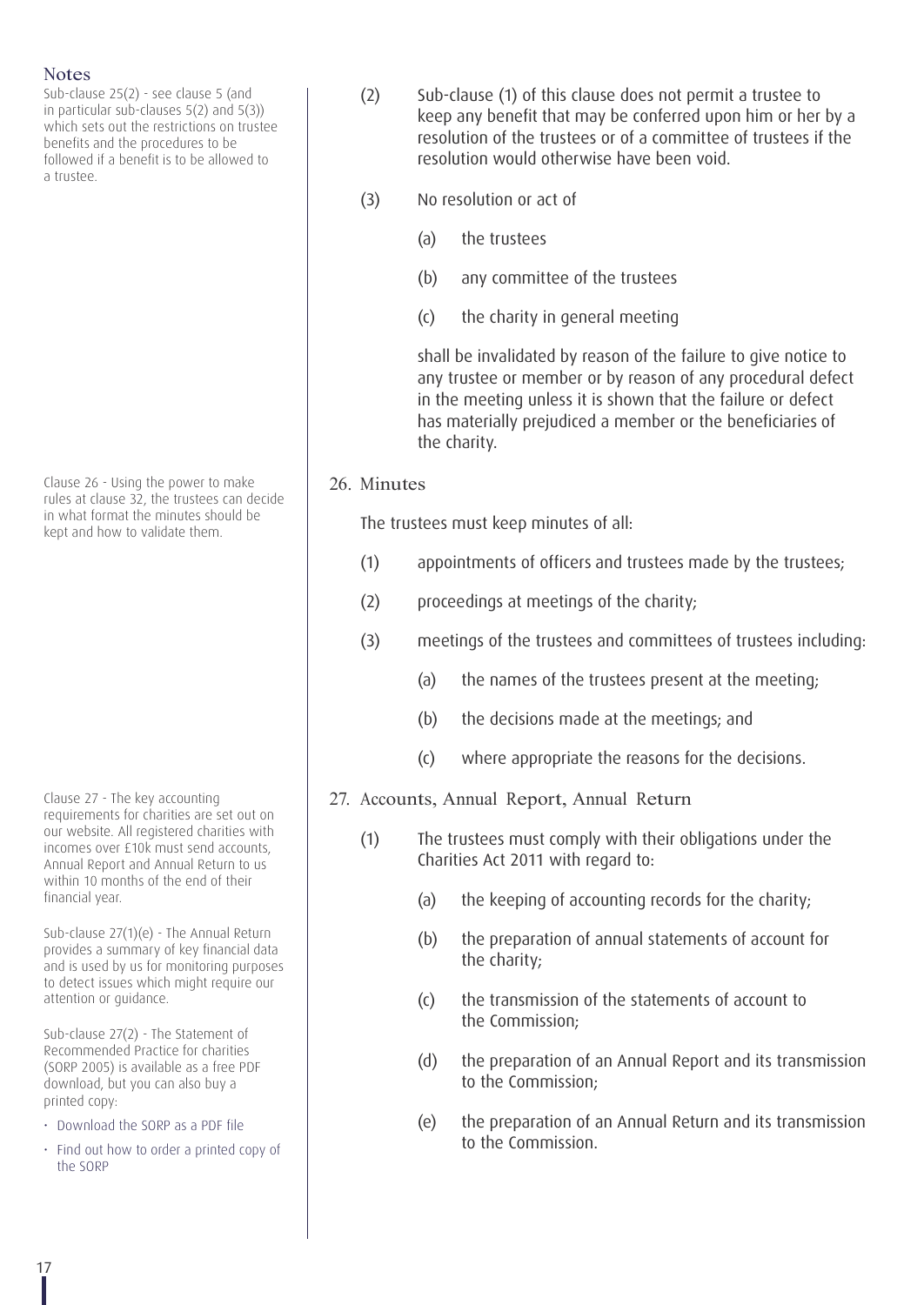Clause 28 - A charity's entry includes 28. Registered particulars its name, correspondence address, objects, governing document (and any amendment) and names of its trustees. The Commission issues to every charity an Annual Update form and Annual Return on which these details can conveniently be supplied, although changes to the correspondent details should be provided as soon as possible.

Clause 29 - When the trustees acquire land for the charity, the ownership of the land cannot rest with the charity directly as it has no separate legal identity. The trustees will therefore need to ensure that title to the charity's land is held in the name of individuals ('holding trustees') or a company, in trust on behalf of the charity. Typically this can be some or all of the trustees, the Official Custodian for Charities (see our guidance The Official Custodian for Charities' Land Holding Service (CC13)) or a nominee.

Clause 30 - These are the minimum requirements and trustees should consider if any other forms of insurance are needed.

- (2) Accounts must be prepared in accordance with the provisions of any Statement of Recommended Practice issued by the Commission, unless the trustees are required to prepare accounts in accordance with the provisions of such a Statement prepared by another body.
- 

The trustees must notify the Commission promptly of any changes to the charity's entry on the Central Register of Charities.

- 29. Property
	- (1) The trustees must ensure the title to:
		- (a) all land held by or in trust for the charity that is not vested in the Official Custodian of Charities; and
		- (b) all investments held by or on behalf of the charity, is vested either in a corporation entitled to act as custodian trustee or in not less than three individuals appointed by them as holding trustees.
	- (2) The terms of the appointment of any holding trustees must provide that they may act only in accordance with lawful directions of the trustees and that if they do so they will not be liable for the acts and defaults of the trustees or of the members of the charity.
	- (3) The trustees may remove the holding trustees at any time.
- 30. Repair and insurance

The trustees must keep in repair and insure to their full value against fire and other usual risks all the buildings of the charity (except those buildings that are required to be kept in repair and insured by a tenant). They must also insure suitably in respect of public liability and employer's liability.

- 31. Notices
	- (1) Any notice required by this constitution to be given to or by any person must be:
		- (a) in writing; or
		- (b) given using electronic communications.
	- (2) The charity may give any notice to a member either:
		- (a) personally; or
		- (b) by sending it by post in a prepaid envelope addressed to the member at his or her address; or

18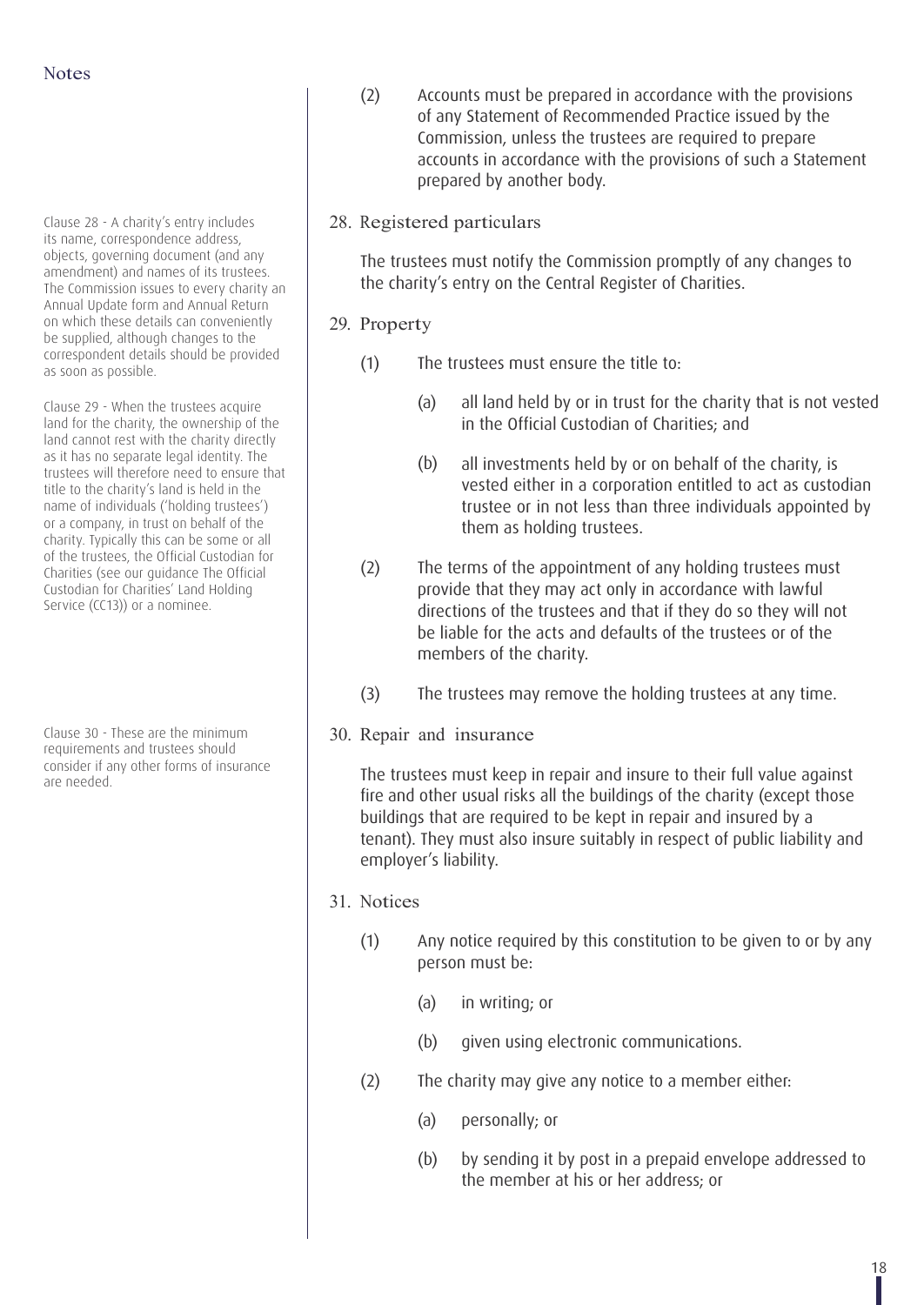Clause 32 - Rules are effectively the  $\vert$  32. Rules internal procedures adopted by the trustees for the proper administration of the charity. They cannot be used to change any of the provisions in this constitution. Clause 7 of this constitution sets out the procedure for amending the provisions of this constitution.

- (c) by leaving it at the address of the member; or
- (d) by giving it using electronic communications to the member's address.
- (3) A member who does not register an address with the charity or who registers only a postal address that is not within the United Kingdom shall not be entitled to receive any notice from the charity.
- (4) A member present in person at any meeting of the charity shall be deemed to have received notice of the meeting and of the purposes for which it was called.
- (5) (a) Proof that an envelope containing a notice was properly addressed, prepaid and posted shall be conclusive evidence that the notice was given.
	- (b) Proof that a notice contained in an electronic communication was sent in accordance with guidance issued by the Institute of Chartered Secretaries and Administrators shall be conclusive evidence that the notice was given.
	- (c) A notice shall be deemed to be given 48 hours after the envelope containing it was posted or, in the case of an electronic communication, 48 hours after it was sent.

- (1) The trustees may from time to time make rules or bye-laws for the conduct of their business.
- (2) The bye-laws may regulate the following matters but are not restricted to them:
	- (a) the admission of members of the charity (including the admission of organisations to membership) and the rights and privileges of such members, and the entrance fees, subscriptions and other fees or payments to be made by members;
	- (b) the conduct of members of the charity in relation to one another, and to the charity's employees and volunteers;
	- (c) the setting aside of the whole or any part or parts of the charity's premises at any particular time or times or for any particular purpose or purposes;
	- (d) the procedure at general meeting and meetings of the trustees in so far as such procedure is not regulated by this constitution;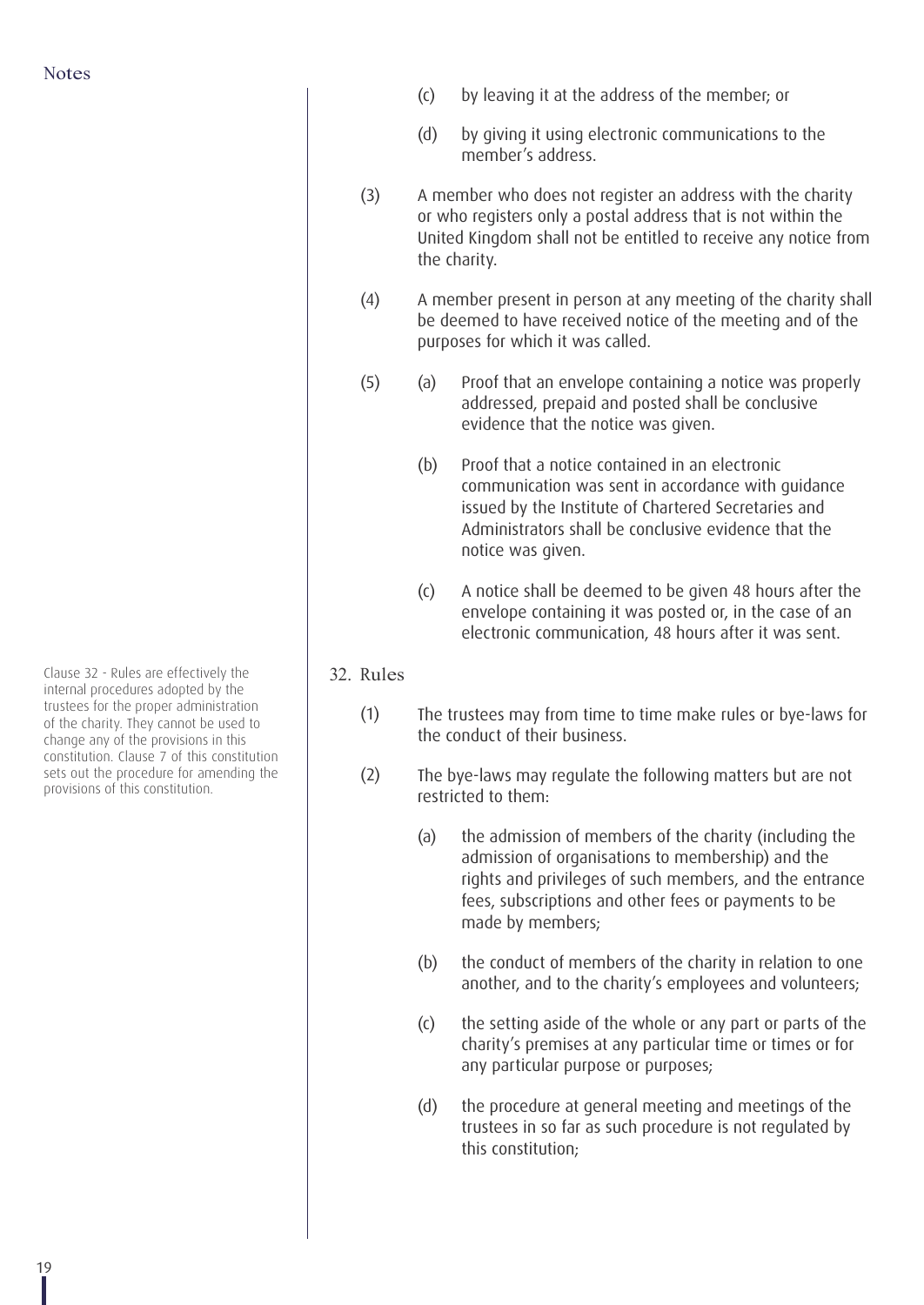Sub-clause 32(2)(e) - The Electronic Communications Act 2000 and the Electronic Signatures Regulations 2002 permit electronic signatures to be accepted as evidence, subject to certain conditions. This sub-clause summarises those conditions.

Clause 33 - It is good practice to include provisions for dealing with any disputes that arise between members of the charity. Litigation can be expensive, and litigation about the internal affairs of a charity would almost certainly constitute 'charity proceedings', which can be taken only with the Commission's authority. We would usually require the parties to a dispute to have tried mediation first.

- (e) the keeping and authenticating of records. (If regulations made under this clause permit records of the charity to be kept in electronic form and requires a trustee to sign the record, the regulations must specify a method of recording the signature that enables it to be properly authenticated.)
- (f) generally, all such matters as are commonly the subject matter of the rules of an unincorporated association.
- (3) The charity in general meeting has the power to alter, add to or repeal the rules or bye-laws.
- (4) The trustees must adopt such means as they think sufficient to bring the rules and bye-laws to the notice of members of the charity.
- (5) The rules or bye-laws shall be binding on all members of the charity. No rule or bye-law shall be inconsistent with, or shall affect or repeal anything contained in, this constitution.
- 33. Disputes

If a dispute arises between members of the charity about the validity or propriety of anything done by the members under this constitution, and the dispute cannot be resolved by agreement, the parties to the dispute must first try in good faith to settle the dispute by mediation before resorting to litigation.

34. Interpretation

In this constitution 'connected person' means:

- (1) a child, parent, grandchild, grandparent, brother or sister of the trustee;
- (2) the spouse or civil partner of the trustee or of any person falling within sub-clause (1) above;
- (3) a person carrying on business in partnership with the trustee or with any person falling within sub-clause (1) or (2) above;
- (4) an institution which is controlled
	- (a) by the trustee or any connected person falling within sub-clause (1), (2), or (3) above; or
	- (b) by two or more persons falling within sub-clause (4)(a), when taken together
- (5) a body corporate in which
	- (a) the charity trustee or any connected person falling within sub-clauses (1) to (3) has a substantial interest; or